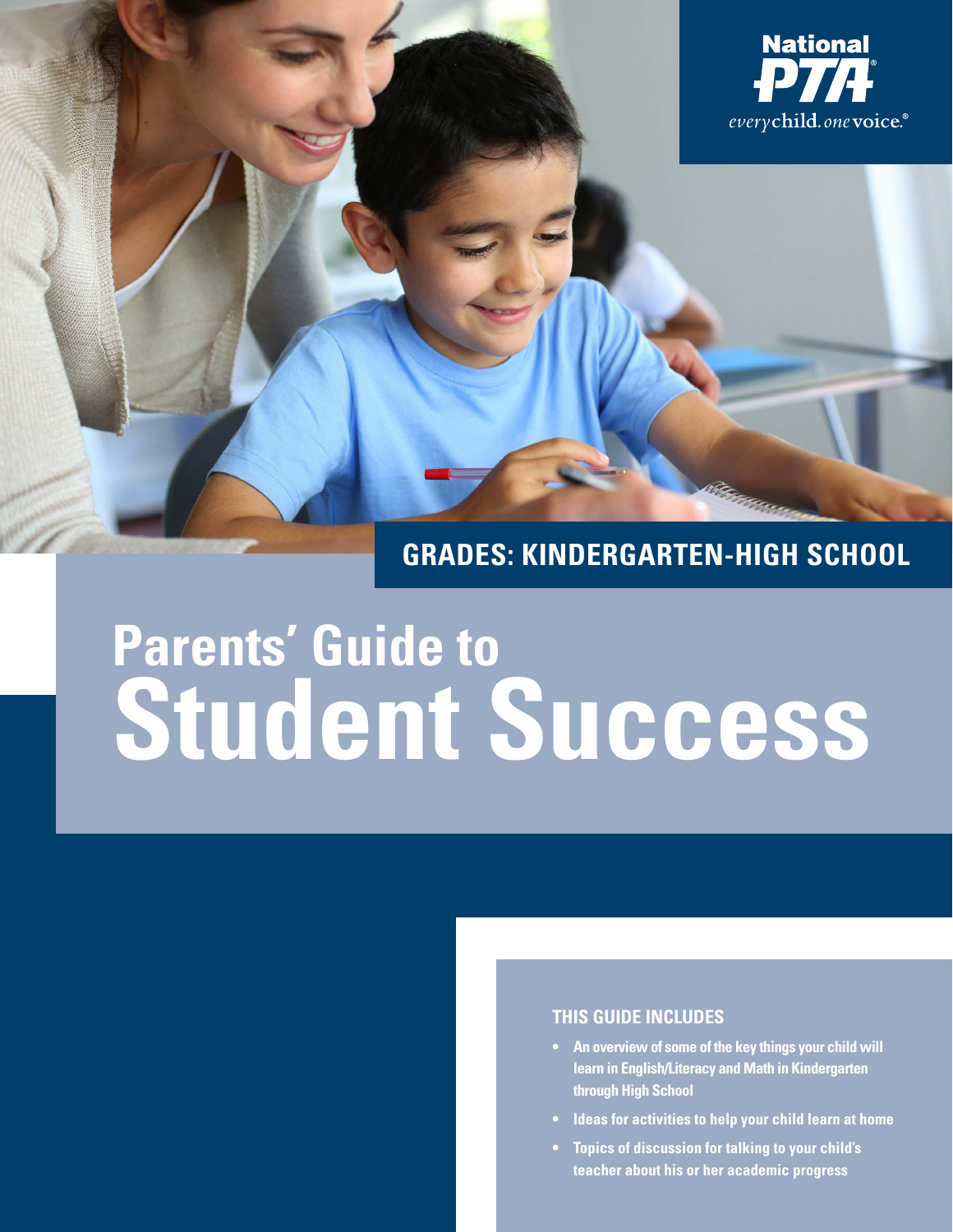This guide provides an overview of what your child will learn by the end of kindergarten in mathematics and English language arts/literacy. This guide is based on the new Common Core State Standards, which have been adopted by more than 45 states. If your child is meeting the

### **KINDERGARTEN**

expectations outlined in these standards, he or she will be well prepared for 1st grade.

### **Why Are Academic Standards Important?**

Academic standards are important because they help ensure that all students, no matter where they live, are prepared for success in college and the workforce. Standards provide an important first step — a clear roadmap for learning for teachers, parents, and students. Having clearly defined goals helps families and teachers work together to ensure that students succeed. They also will help your child develop critical thinking skills that will prepare him or her for college and career.

## **English Language Arts & Literacy**

### A Sample of What Your Child Will Be Working on in Kindergarten

- Naming upper-and lower-case letters, matching those letters with their sounds, and printing them
- Comparing the adventures and experiences of characters in familiar stories, such as fairy tales and folktales
- Retelling familiar stories and talking about stories read to them using details from the text
- Using a combination of drawing, dictating, and writing to describe an event, including his or her reaction to what happened
- Stating an opinion or preference about a topic or book in writing (e.g., *My favorite book is . .* .)
- Taking part in classroom conversations and following rules for discussions (e.g., learning to listen to others and taking turns when speaking)
- Speaking clearly to express thoughts, feelings, and ideas, including descriptions of familiar people, places, things, and events
- Asking and answering questions about key details in stories or other information read aloud
- Understanding and using question words (e.g., *who, what, where, when, why, how*) in discussions
- Learning to recognize, spell, and properly use those little grammatical words that hold the language together (e.g., *a, the, to, of, from, I, is, are*)

### Talking to Your Child's Teacher

#### Keeping the conversation focused.

When you talk to the teacher, do not worry about covering everything. Instead, keep the conversation focused on the most important topics. In kindergarten, these include:

- Using knowledge of letters and letter-sound correspondences to figure out how to spell words as they sound
- Reading and understanding a story designed for early readers
- Ask to see a sample of your child's work. Ask the teacher questions such as: Is this piece of work satisfactory? How could it be better? Is my child on track? How can I help my child improve or excel in this area? If my child needs extra support or wants to learn more about a subject, are there resources to help his or her learning outside the classroom?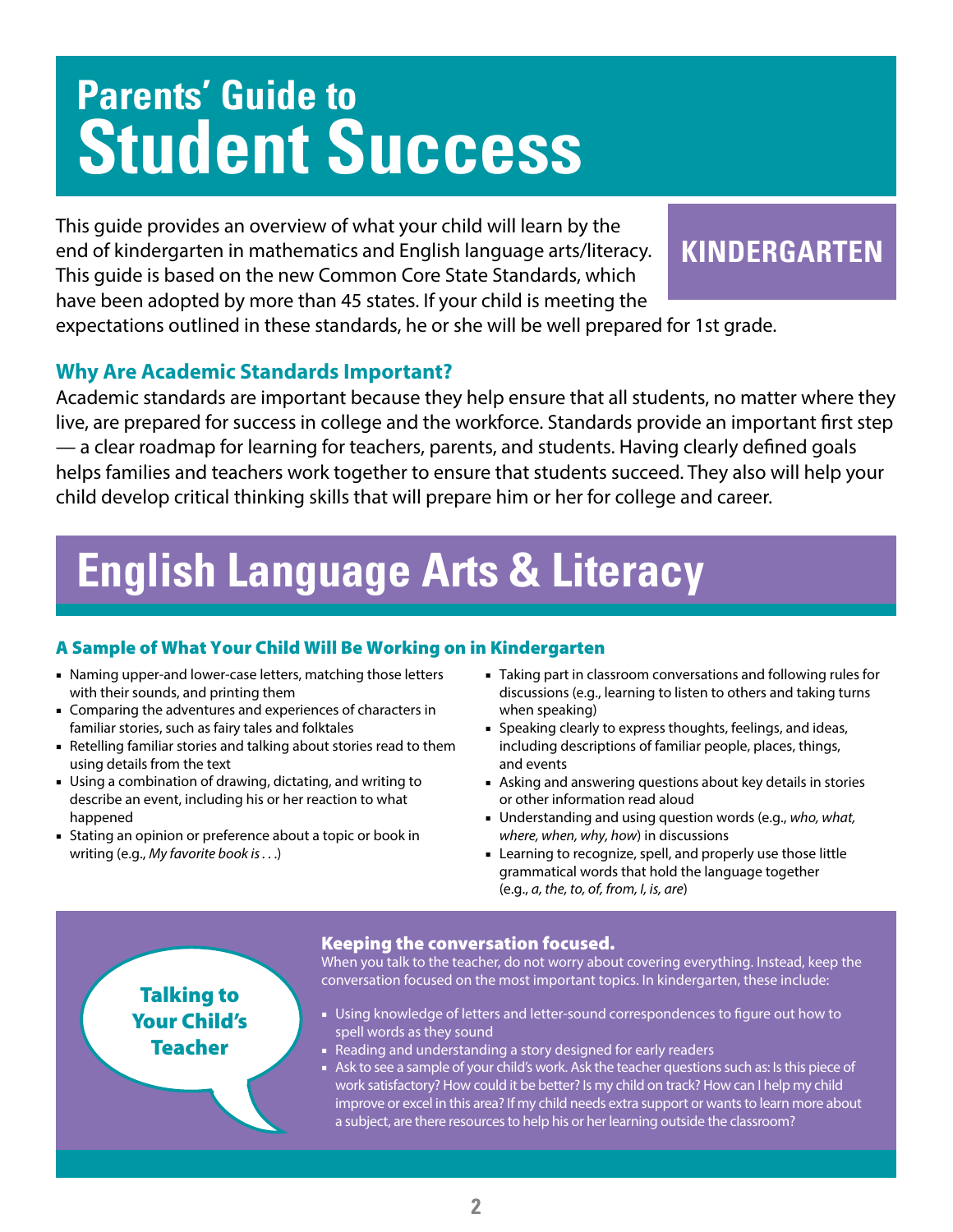#### A Sample of What Your Child Will Be Working on in Kindergarten

- Counting objects to tell how many there are
- Comparing two groups of objects to tell which group, if either, has more; comparing two written numbers to tell which is greater
- Acting out addition and subtraction word problems and drawing diagrams to represent them
- Adding with a sum of 10 or less; subtracting from a number 10 or less; and solving addition and subtraction word problems
- Adding and subtracting very small numbers quickly and accurately (e.g.,  $3 + 1$ )
- Correctly naming shapes regardless of orientation or size (e.g., a square oriented as a "diamond" is still a square)

### Talking to Your Child's Teacher

#### Keeping the conversation focused.

When you talk to the teacher, do not worry about covering everything. Instead, keep the conversation focused on the most important topics. In kindergarten, these include:

- Counting to tell the number of objects (this will not be written work; ask the teacher for his or her observations of your child's progress in this area)
- Solving addition and subtraction word problems

# **Help Your Child Learn at Home**

Try to create a quiet place for your child to study, and carve out time *every day* when your child can concentrate. You should also try to sit down with your child at least once a week for 15 to 30 minutes while he or she works on homework. This will keep you informed about what your child is working on, and it will help you be the first to know if your child needs help with specific topics. Additionally, here are some activities you can do with your child to support learning at home:

#### **English Language Arts & Literacy**

- Read with your child every day. Ask your child to explain his or her favorite parts of the story. Share your own ideas. To find more books for your child to read, visit www.corestandards.org/ assets/Appendix\_B.pdf
- Encourage your child to tell you about his or her day at school
- Have your child describe the picture to you

#### **Mathematics**

- Ask your child questions that require counting as many as 20 things. For example, ask, "Do many children have more than 20 books about wild animals?"
- Ask your child questions that require comparing numbers. "Who is wearing more bracelets, you or your sister?" (Your child might use matching or counting to find the answer)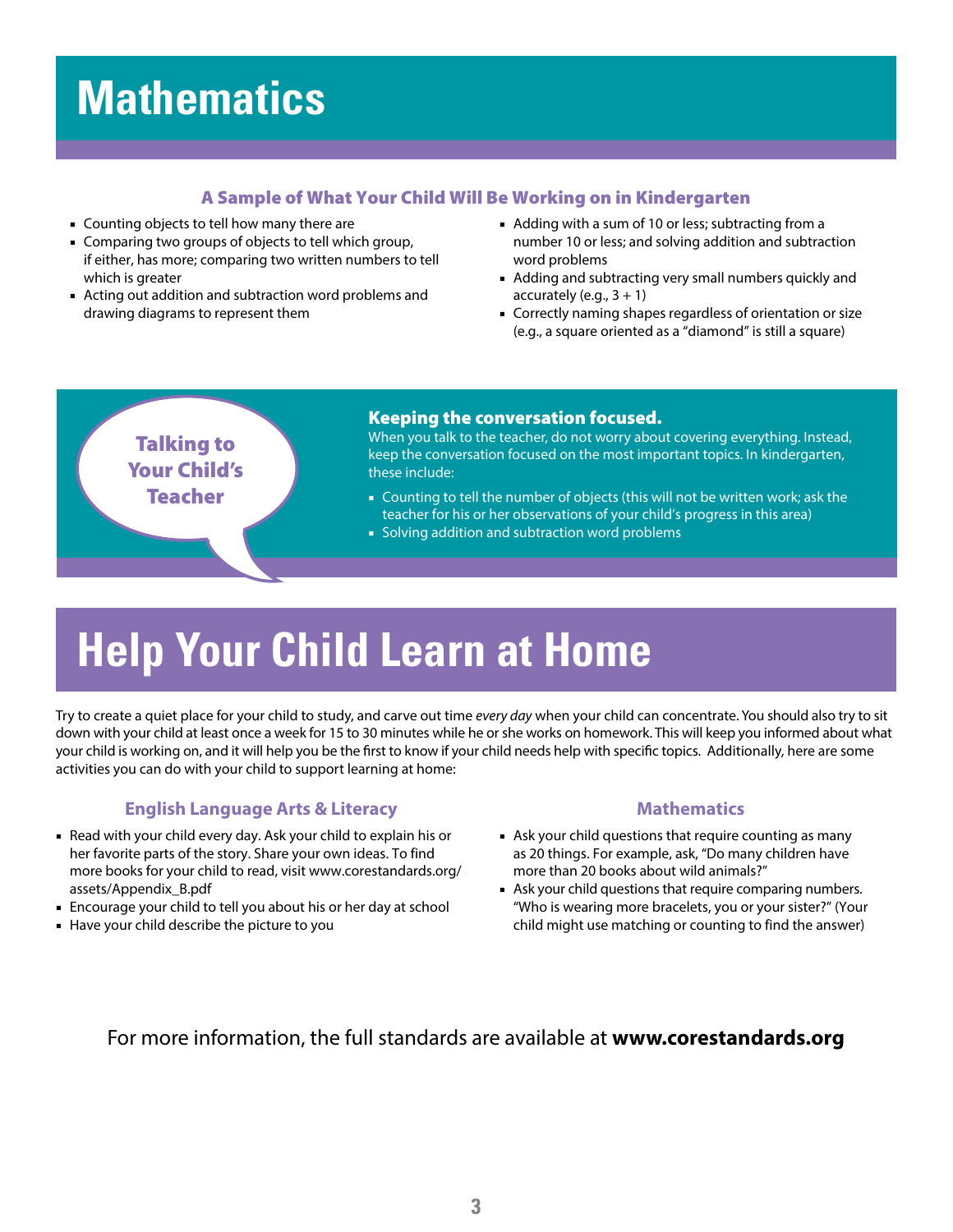This guide provides an overview of what your child will learn by the end of 1st grade in mathematics and English language arts/literacy. This guide is based on the new Common Core State Standards, which have been adopted by more than 45 states. If your child is meeting the

### **1ST GRADE**

expectations outlined in these standards, he or she will be well prepared for 2nd grade.

### **Why Are Academic Standards Important?**

Academic standards are important because they help ensure that all students, no matter where they live, are prepared for success in college and the workforce. Standards provide an important first step — a clear roadmap for learning for teachers, parents, and students. Having clearly defined goals helps families and teachers work together to ensure that students succeed. They also will help your child develop critical thinking skills that will prepare him or her for college and career.

# **English Language Arts & Literacy**

### A Sample of What Your Child Will Be Working on in 1st Grade

- Using phonics (matching letters and sounds) and word analysis skills to figure out unfamiliar words when reading and writing
- Getting facts and information from different writings
- Writing about a topic, supplying some facts, and providing some sense of opening and closing
- Taking part in conversations about topics and texts being studied by responding to the comments of others and asking questions to clear up any confusion
- Producing and expanding complete simple and compound statements, questions, commands, and exclamations
- Identifying the correct meaning for a word with multiple meanings, based on the sentence or paragraph in which the word is used (e.g., deciding whether the word *bat* means a flying mammal or a club used in baseball)
- Learning to think about finer distinctions in the meanings of near-synonyms (e.g., *marching, prancing, strutting, strolling, walking*)

Talking to Your Child's Teacher

When you talk to the teacher, do not worry about covering everything. Instead, keep the conversation focused on the most important topics. In 1st grade, these include:

- Reading grade-level text with understanding and fluency
- Learning from, enjoying, and getting facts from books he or she reads and listens to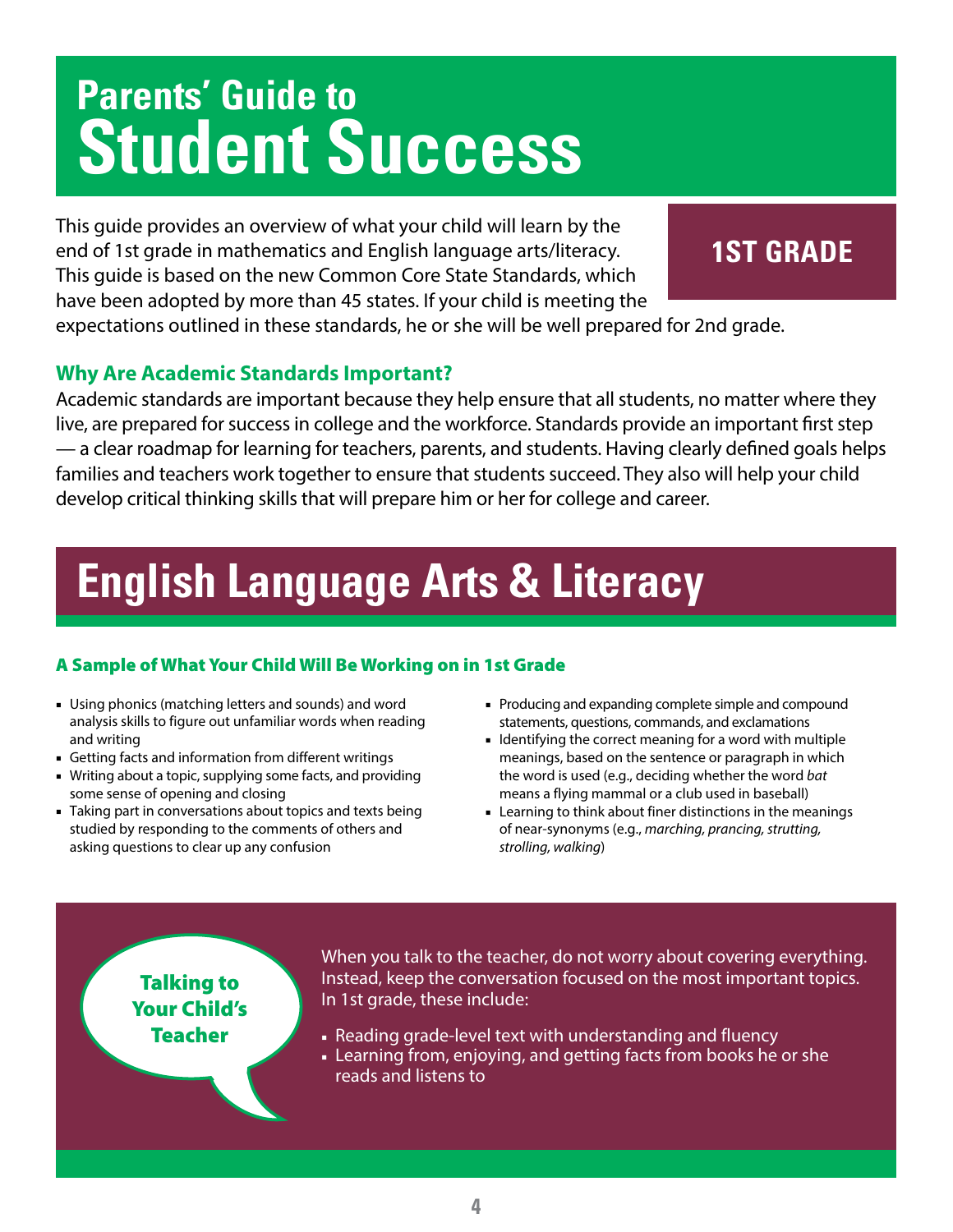#### A Sample of What Your Child Will Be Working on in 1st Grade

- Solving addition and subtraction word problems in situations of adding to, taking from, putting together, taking apart, and comparing (e.g., a taking from situation would be: "Five apples were on the table. I ate some apples. Then there were three apples. How many apples did I eat?")
- Quickly and accurately adding with a sum of 10 or less, and quickly and accurately subtracting from a number 10 or less  $(e.g., 2 + 5, 7 - 5)$
- Understanding what the digits mean in two-digit numbers (*place value*)
- Using understanding of place value to add and subtract  $(e.q., 38 + 5, 29 + 20, 64 + 27, 80 - 50)$
- Measuring lengths of objects by using a shorter object as a unit of length
- Making composite shapes by joining shapes together, and dividing circles and rectangles into halves or fourths



# **Help Your Child Learn at Home**

Try to create a quiet place for your child to study, and carve out time *every day* when your child can concentrate. You should also try to sit down with your child at least once a week for 15 to 30 minutes while he or she works on homework. This will keep you informed about what your child is working on, and it will help you be the first to know if your child needs help with specific topics. Additionally, here are some activities you can do with your child to support learning at home:

#### **English Language Arts & Literacy**

- Encourage your child to read to you books such as *Little Bear* by Else Holmelund Minarik. Help him or her sound out difficult words. To find more books for your child to read, visit www. corestandards.org/assets/Appendix\_B.pdf
- Pick a "word of the day" each day starting with a different letter
- Have your child write the word and look for other things beginning with the same letter

#### **Mathematics**

Look for "word problems" in real life. Some 1st grade examples might include:

- If you open a new carton of a dozen eggs, and you use four eggs to cook dinner, close the carton and ask your child how many eggs are left
- Play the "I'm thinking of a number" game. For example, "I'm thinking of a number that makes 11 when added to 8. What is my number?"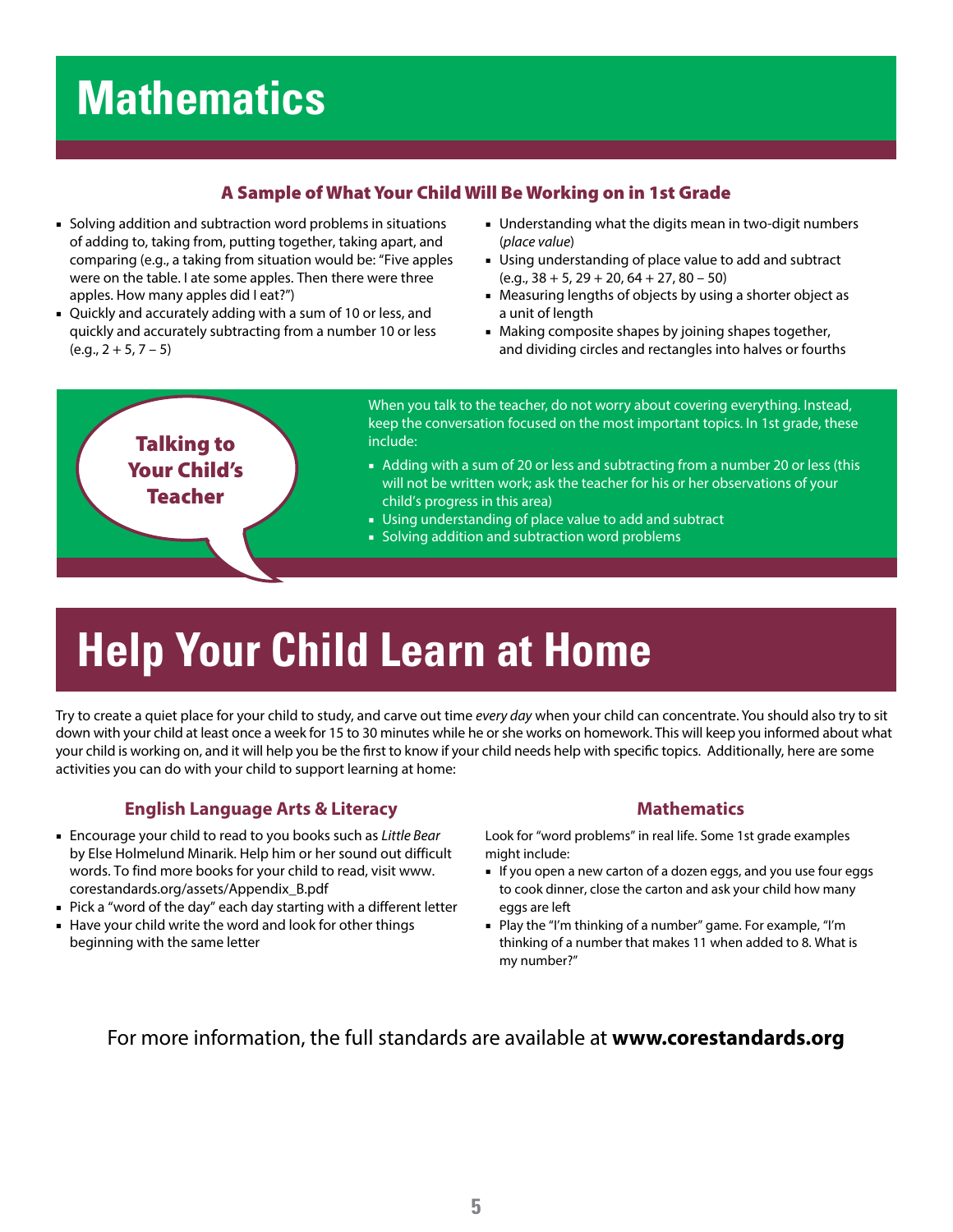This guide provides an overview of what your child will learn by the end of 2nd grade in mathematics and English language arts/literacy. If your child is meeting the expectations outlined in these standards, he or she will be well prepared for 3rd grade.

### **2ND GRADE**

### **Why Are Academic Standards Important?**

Academic standards are important because they help ensure that all students, no matter where they live, are prepared for success in college and the workforce. Standards provide an important first step — a clear roadmap for learning for teachers, parents, and students. Having clearly defined goals helps families and teachers work together to ensure that students succeed. They also will help your child develop critical thinking skills that will prepare him or her for college and career.

### **English Language Arts & Literacy**

### A Sample of What Your Child Will Be Working on in 2nd Grade

- Paying close attention to details, including illustrations and graphics, in stories and books to answer *who, what, where, when, why, and how* questions
- Determining the lesson or moral of stories, fables, and folktales
- Using text features (e.g., captions, bold print, indexes) to locate key facts or information efficiently
- Writing an opinion about a book he or she has read, using important details from the materials to support that opinion
- Writing stories that include a short sequence of events and include a clear beginning, middle, and end
- Taking part in conversations by linking his or her comments to the remarks of others and asking and answering questions to gather additional information or deepen understanding of the topic
- Retelling key information or ideas from media or books read aloud
- Producing, expanding, and rearranging sentences (e.g., "The boy watched the movie"; "The little boy watched the movie"; "The action movie was watched by the little boy")
- Determining the meaning of the new word formed when a known prefix or suffix is added to a known word (happy/unhappy; pain/painful/painless)

### Talking to Your Child's Teacher

When you talk to the teacher, do not worry about covering everything. Instead, keep the conversation focused on the most important topics. In 2nd grade, these include:

- Reading grade-level books and stories with understanding and fluency
- Building a foundation of knowledge through reading and listening to books in history/social studies, science, and other subjects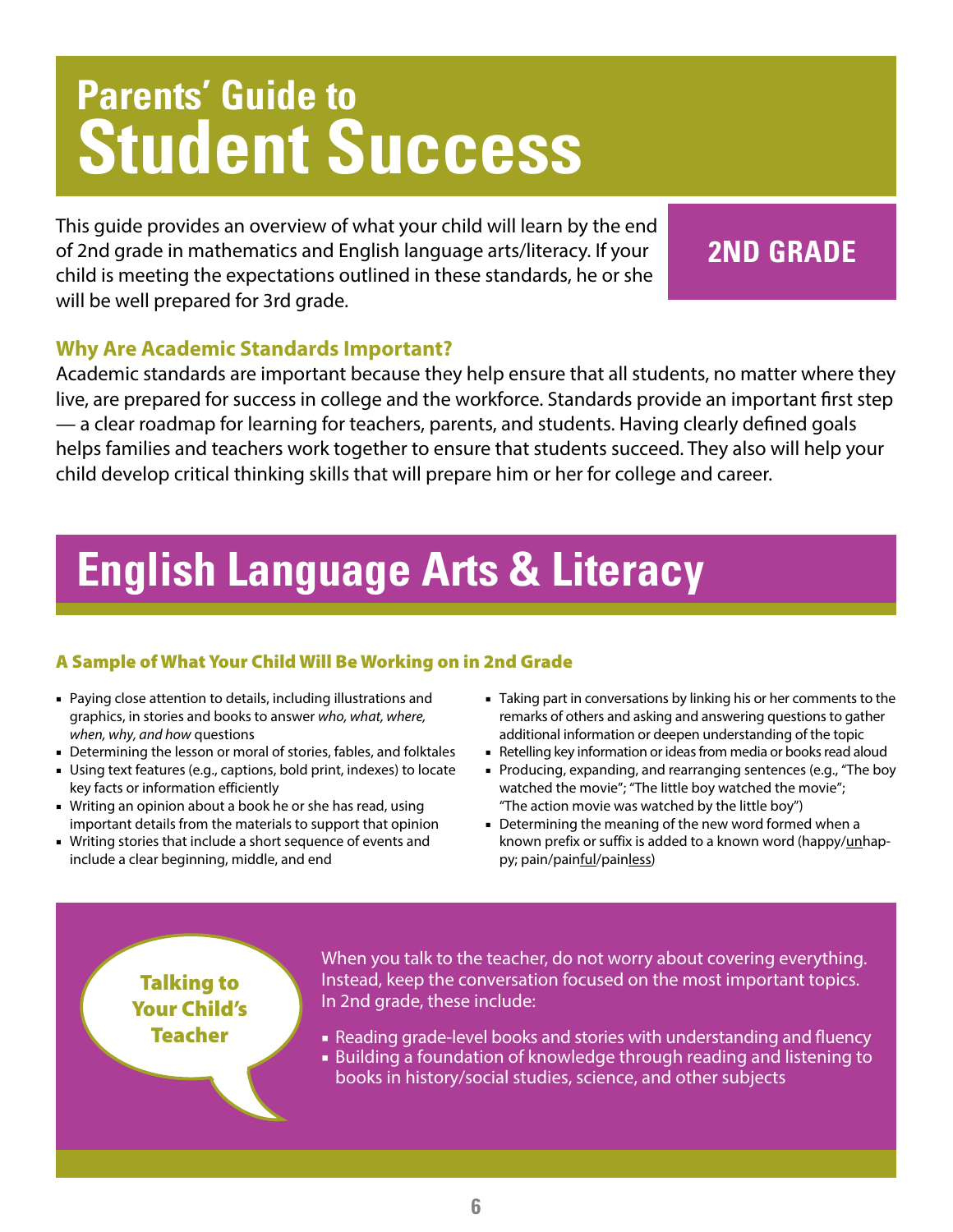#### A Sample of What Your Child Will Be Working on in 2nd Grade

- Solving challenging addition and subtraction word problems with one or two steps (e.g., a "one-step" problem would be: "Lucy has 23 fewer apples than Julie. Julie has 47 apples. How many apples does Lucy have?")
- Quickly and accurately adding with a sum of 20 or less  $(e.q., 11 + 8)$ ; quickly and accurately subtracting from a number 20 or less (e.g.,  $16 - 9$ ); and knowing all sums of one-digit numbers from memory by the end of the year
- Understanding what the digits mean in three-digit numbers (*place value*)
- Using understanding of place value to add and subtract threedigit numbers (e.g., 811 – 367); adding and subtracting two-digit numbers quickly and accurately (e.g., 77 – 28)
- Solving addition and subtraction word problems involving length (e.g., "The pen is 2 cm longer than the pencil. If the pencil is 7 cm long, how long is the pen?")
- Building, drawing, and analyzing 2-D and 3-D shapes to develop foundations for area, volume, and geometry in later grades

### Talking to Your Child's **Teacher**

When you talk to the teacher, do not worry about covering everything. Instead, keep the conversation focused on the most important topics. In 2nd grade, these include:

- Using understanding of place value to add and subtract
- Solving more challenging addition and subtraction word problems
- Measuring lengths, and solving word problems involving addition and subtraction of lengths

# **Help Your Child Learn at Home**

Try to create a quiet place for your child to study, and carve out time *every day* when your child can concentrate. You should also try to sit down with your child at least once a week for 15 to 30 minutes while he or she works on homework. This will keep you informed about what your child is working on, and it will help you be the first to know if your child needs help with specific topics. Additionally, here are some activities you can do with your child to support learning at home:

#### **English Language Arts & Literacy**

- Read at home every day and assist your child by reading every other paragraph. To find recommendations of books for your child to read, visit www.corestandards.org/assets/ Appendix\_B.pdf
- Have your child write a thank you note or letter to family members or friends

#### **Mathematics**

Look for "word problems" in real life. Some 2nd grade examples might include:

- When saving for a purchase, compare the cost of the item to the amount of money you have; then ask your child to determine how much more money he or she needs to buy the item
- Play "draw the shape." For example, ask your child to draw a hexagon with one side longer than the others, or ask him or her to shade in a quarter of a rectangle.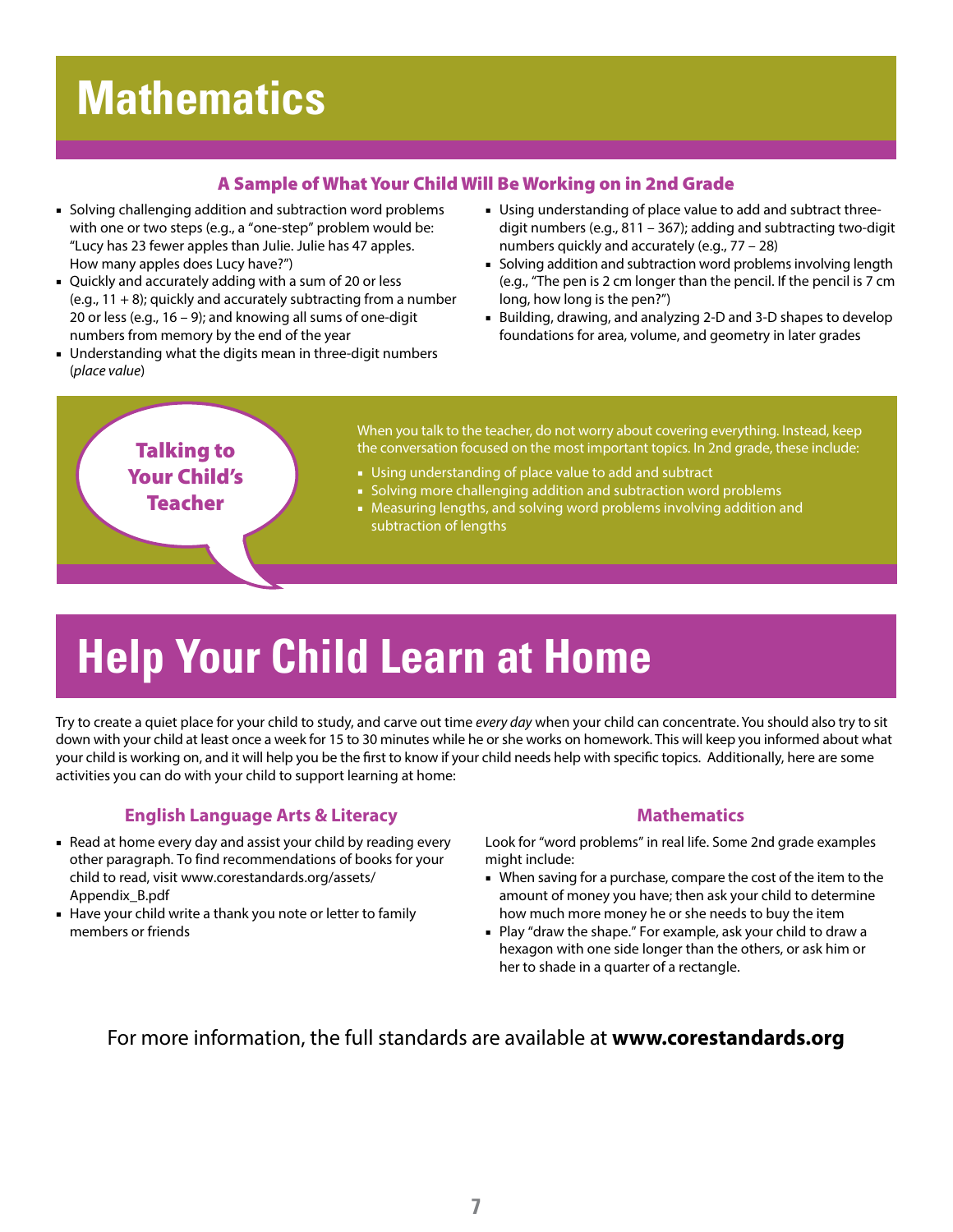This guide provides an overview of what your child will learn by the end of 3rd grade in mathematics and English language arts/literacy. If your child is meeting the expectations outlined in these standards, he or she will be well prepared for 4th grade.

### **3RD GRADE**

### **Why Are Academic Standards Important?**

Academic standards are important because they help ensure that all students, no matter where they live, are prepared for success in college and the workforce. Standards provide an important first step — a clear roadmap for learning for teachers, parents, and students. Having clearly defined goals helps families and teachers work together to ensure that students succeed. They also will help your child develop critical thinking skills that will prepare him or her for college and career.

## **English Language Arts & Literacy**

### A Sample of What Your Child Will Be Working on in 3rd Grade

- Reading closely to find main ideas and supporting details in a story
- Describing the logical connection between particular sentences and paragraphs in stories (e.g., first, second, third; cause and effect)
- Comparing the most important points and key details presented in two books on the same topic
- Writing opinions or explanations that group related information and develop topics with facts and details
- Writing stories that establish a situation and include details and clear sequences of events that describe the actions, thoughts, and feelings of characters
- Independently conducting short research projects that build knowledge about various topics
- Asking and answering questions about information he or she hears from a speaker or while participating in classroom discussions, offering appropriate elaboration and detail that build on what others have said
- Reading stories and poems aloud fluently, without pausing to figure out what each word means
- Distinguishing the literal and nonliteral meanings of words, such as *something's fishy* and *cold shoulder*
- Spelling correctly and consulting dictionaries to clarify meanings of words

Talking to Your Child's Teacher

When you talk to the teacher, do not worry about covering everything. Instead, keep the conversation focused on the most important topics. In 3rd grade, these include:

- Reading grade-level books, stories, poems, and articles fluently
- Writing and speaking well, following rules of punctuation and grammar
- Reading grade-level books and stories with understanding and fluency
- Building a foundation of knowledge through reading and listening to books in history/social studies, science, and other subjects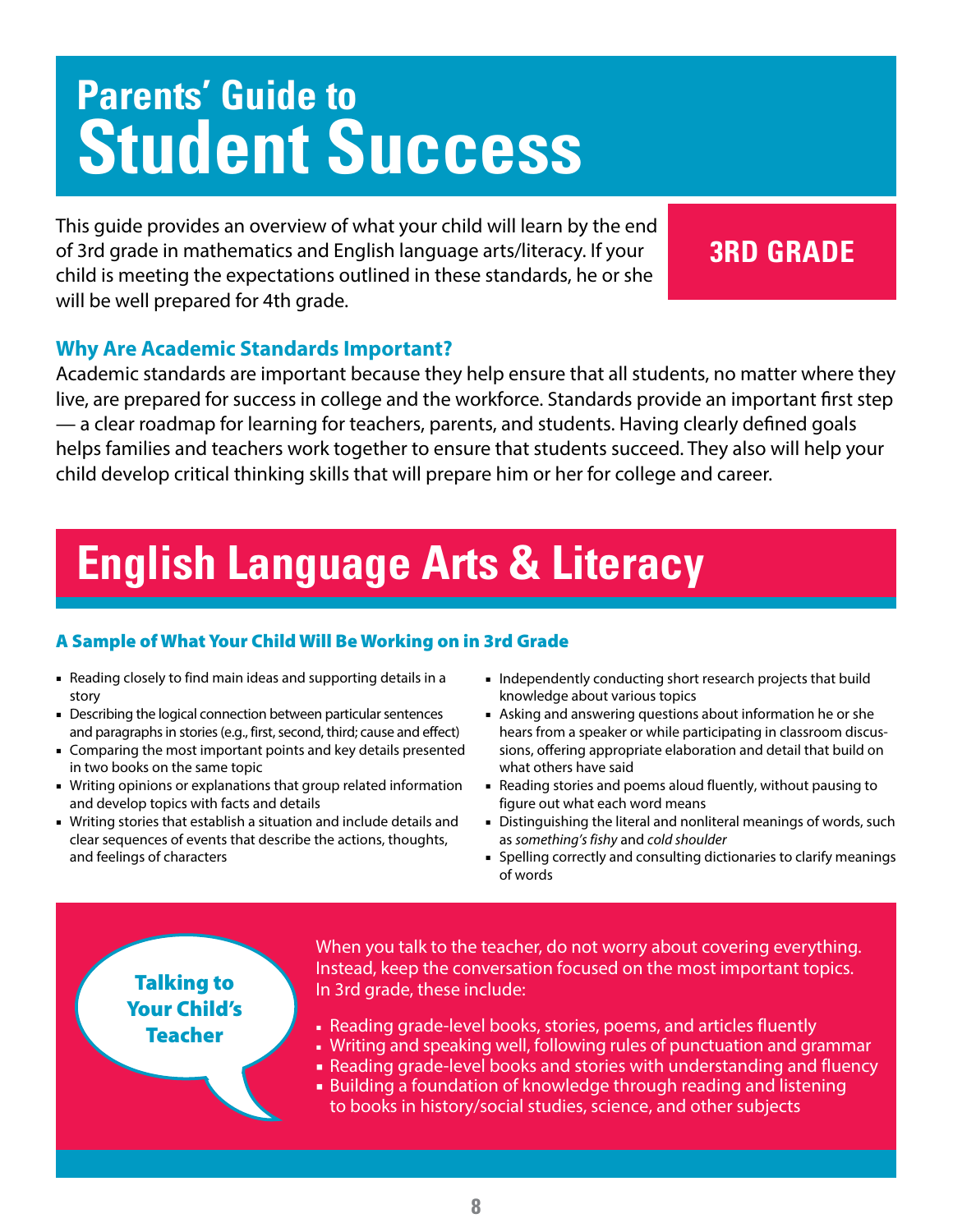#### A Sample of What Your Child Will Be Working on in 3rd Grade

- Multiplying and dividing up to  $10 \times 10$  quickly and accurately, including knowing the times tables from memory
- Solving word problems using addition, subtraction, multiplication, and division
- Beginning to multiply numbers with more than one digit (e.g., multiplying  $9 \times 80$ )
- Understanding fractions and relating them to the familiar system of whole numbers (e.g., recognizing that 3⁄1 and 3 are the same number)
- Measuring and estimating weights and liquid volumes, and solving word problems involving these quantities
- Reasoning about shapes (e.g., all squares are rectangles but not all rectangles are squares)
- Finding areas of shapes, and relating area to multiplication (e.g., why is the number of square feet for a 9-foot by 7-foot room given by the product  $9 \times 7$ ?)

Talking to Your Child's Teacher

When you talk to the teacher, do not worry about covering everything. Instead, keep the conversation focused on the most important topics. In 3rd grade, these include:

- Multiplication and division
- Fractions

# **Help Your Child Learn at Home**

Try to create a quiet place for your child to study, and carve out time *every day* when your child can concentrate. You should also try to sit down with your child at least once a week for 15 to 30 minutes while he or she works on homework. This will keep you informed about what your child is working on, and it will help you be the first to know if your child needs help with specific topics. Additionally, here are some activities you can do with your child to support learning at home:

#### **English Language Arts & Literacy**

- Make reading for fun a part of your child's daily routine
- Encourage your child to find a picture from a newspaper or magazine, cut it out, paste it on paper, and write a story about it
- Start a family vocabulary box or jar. Have everyone write down new words they discover, add them to the box, and use the words in conversation

#### **Mathematics**

Look for "word problems" in real life. Some 3rd grade examples might include:

- Notice those everyday occasions when you find yourself using your times tables — such as to determine how many days there are in four weeks. Ask your child for the answer.
- Involve your child when you notice yourself using division to "work backward" in the times tables — such as determining how many candies each child will get if 36 candies are shared equally among nine children at a party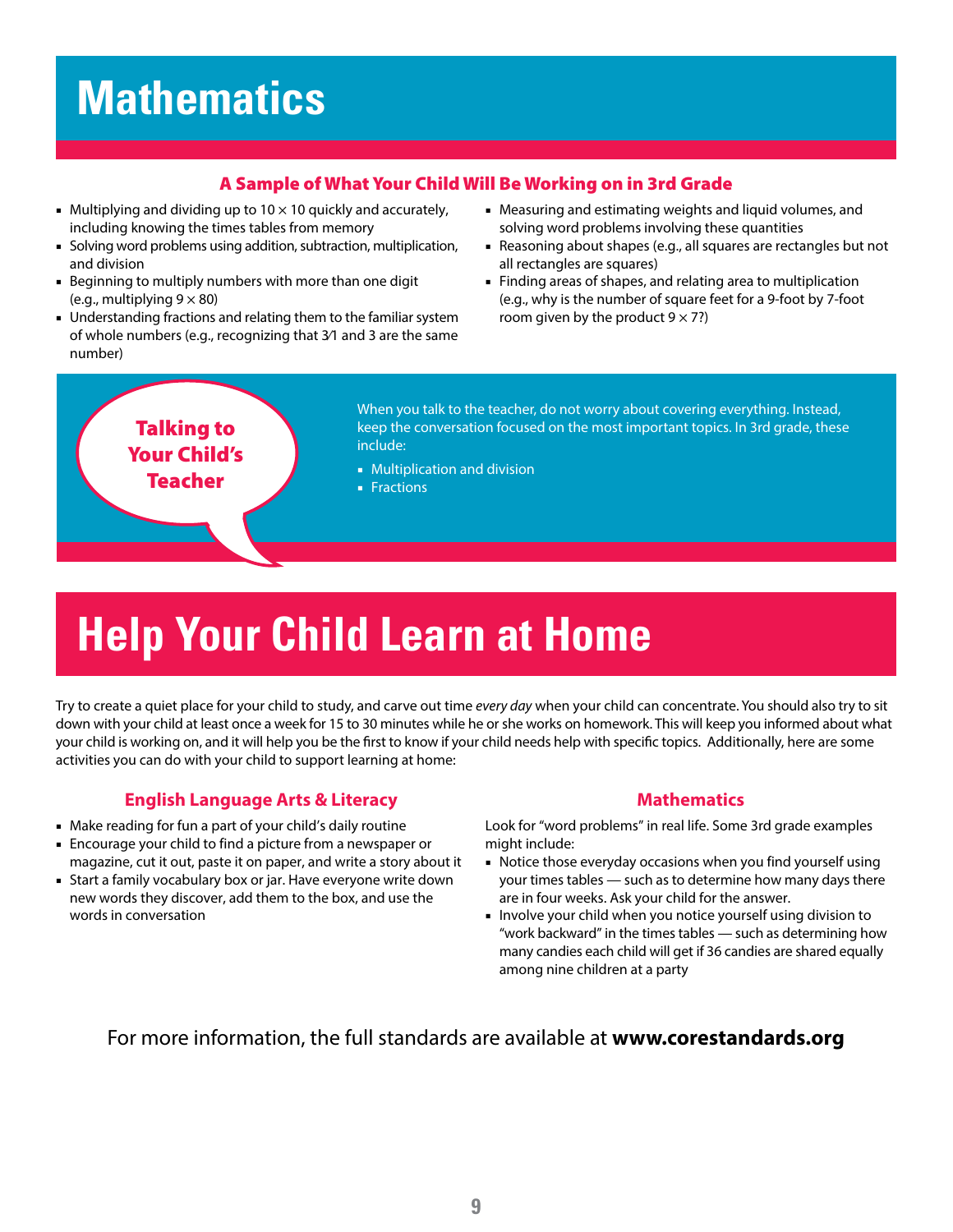This guide provides an overview of what your child will learn by the end of 4th grade in mathematics and English language arts/literacy. If your child is meeting the expectations outlined in these standards, he or she will be well prepared for 5th grade.

### **4TH GRADE**

### **Why Are Academic Standards Important?**

Academic standards are important because they help ensure that all students, no matter where they live, are prepared for success in college and the workforce. Standards provide an important first step — a clear roadmap for learning for teachers, parents, and students. Having clearly defined goals helps families and teachers work together to ensure that students succeed. They also will help your child develop critical thinking skills that will prepare him or her for college and career.

## **English Language Arts & Literacy**

#### A Sample of What Your Child Will Be Working on in 4th Grade

- Describing the basic elements of stories such as characters, events, and settings — by drawing on specific details in the text
- Paying close attention to key features of informational books and articles: these include understanding the main and supporting ideas; being able to compare and contrast information; and explaining how the author uses facts, details, and evidence to support particular points
- Comparing ideas, characters, events, and settings in stories and myths from different cultures
- Writing summaries or opinions about topics supported with a set of well-organized facts, details, and examples
- Independently conducting short research projects on different aspects of a topic using evidence from books and the Internet
- Paraphrasing and responding to information presented in discussions, such as comparing and contrasting ideas and analyzing evidence that speakers use to support particular points
- Reporting orally on a topic or telling a story with enough facts and details
- Writing complete sentences with correct capitalization and spelling
- Relating words that are common in reading to words with similar meanings (*synonyms*) and to their opposites (*antonyms*)

Talking to Your Child's Teacher

When you talk to the teacher, do not worry about covering everything. Instead, keep the conversation focused on the most important topics. In 4th grade, these include:

- Comprehending a range of grade-level stories, poems, and informational texts such as biographies, articles, or guidebooks about history, science, or the arts
- Building understanding of relationships between words and nuances in word meanings—*synonyms, antonyms, idioms*—and using this knowledge to convey ideas precisely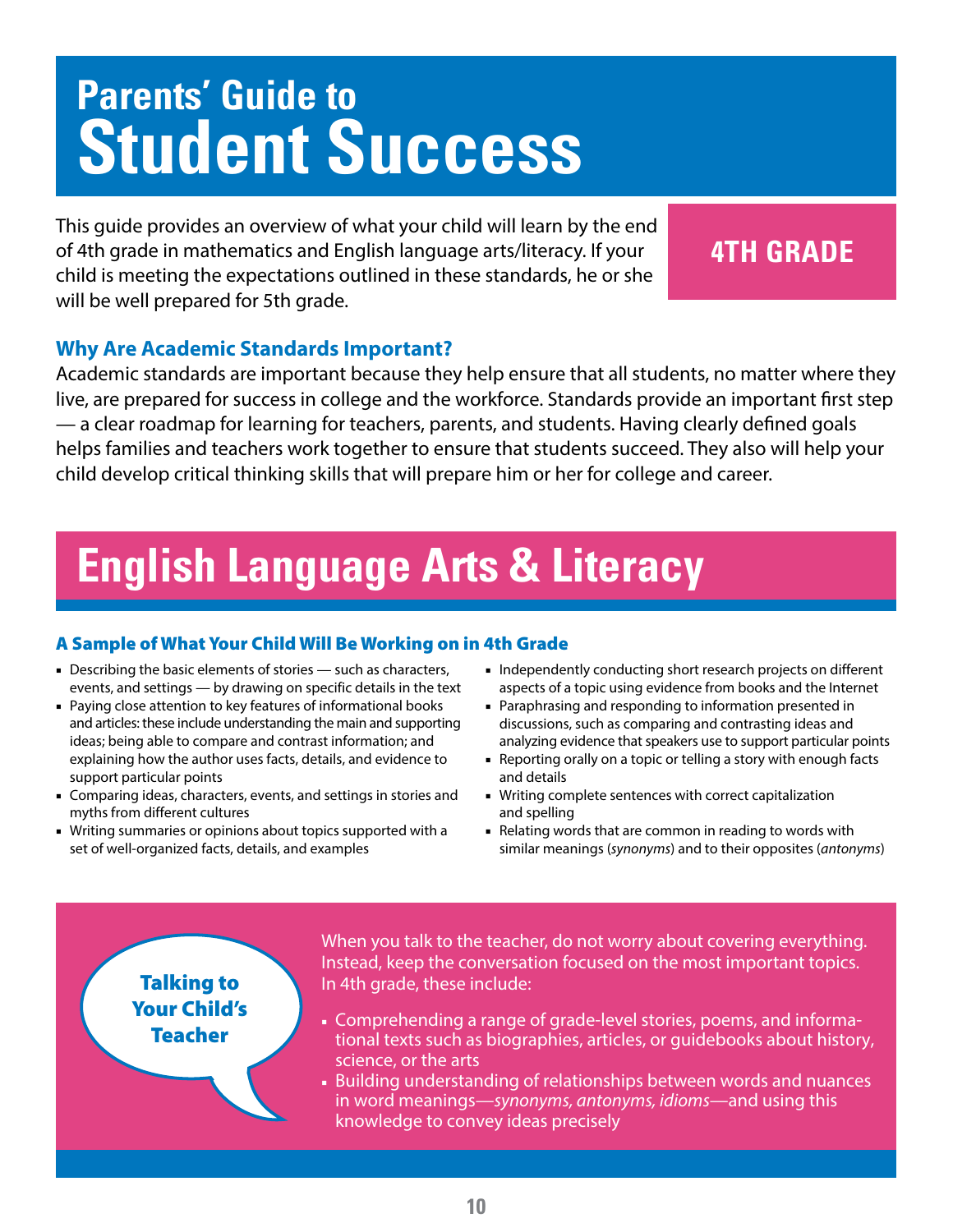#### A Sample of What Your Child Will Be Working on in 4th Grade

- Using whole-number arithmetic to solve word problems, including problems with remainders and problems with measurements
- Adding and subtracting whole numbers quickly and accurately (numbers up to 1 million)
- Multiplying and dividing multi-digit numbers in simple cases (e.g., multiplying  $1,638 \times 7$  or  $24 \times 17$ , and dividing 6,966 by 6)
- Understanding and applying equivalent fractions (e.g., recognizing that 1⁄4 is less than 3⁄8 because 2⁄8 is less than 3⁄8)
- Adding, subtracting, and multiplying fractions in simple cases (such as  $2 \frac{3}{4} - 1 \frac{1}{4}$  or  $3 \times 5/8$ ), and solving related word problems
- Understanding simple decimals in terms of fractions (e.g., rewriting 0.62 as 62⁄100)
- Measuring angles and finding unknown angles in a diagram

### Talking to Your Child's Teacher

When you talk to the teacher, do not worry about covering everything. Instead, keep the conversation focused on the most important topics. In 4th grade, these include:

- Doing arithmetic and solving word problems with multi-digit numbers
- Doing arithmetic and solving word problems with fractions

# **Help Your Child Learn at Home**

Try to create a quiet place for your child to study, and carve out time *every day* when your child can concentrate. You should also try to sit down with your child at least once a week for 15 to 30 minutes while he or she works on homework. This will keep you informed about what your child is working on, and it will help you be the first to know if your child needs help with specific topics. Additionally, here are some activities you can do with your child to support learning at home:

#### **English Language Arts & Literacy**

- Urge your child to use logical arguments to defend his or her opinion. If your child wants a raise in allowance, ask him or her to research commonsense allowance systems and, based on that research, explain reasons why, supported by facts and details
- Talk about the news together. Pick one story in the news, read it together, and discuss with your child what it means

#### **Mathematics**

- Ask your child to compare numbers using phrases like "times as much." For example, if the family cat weighs 8 lbs. and the family dog weighs 56 lbs., how many times as much does the dog weigh?
- Ask your child to help you compare fractional amounts for example, if one recipe calls for 2⁄3 of a cup of oil, but another recipe calls for 3⁄4 of a cup of oil, which recipe calls for more oil? (In 5th grade, your child will learn ways to determine just how much more oil)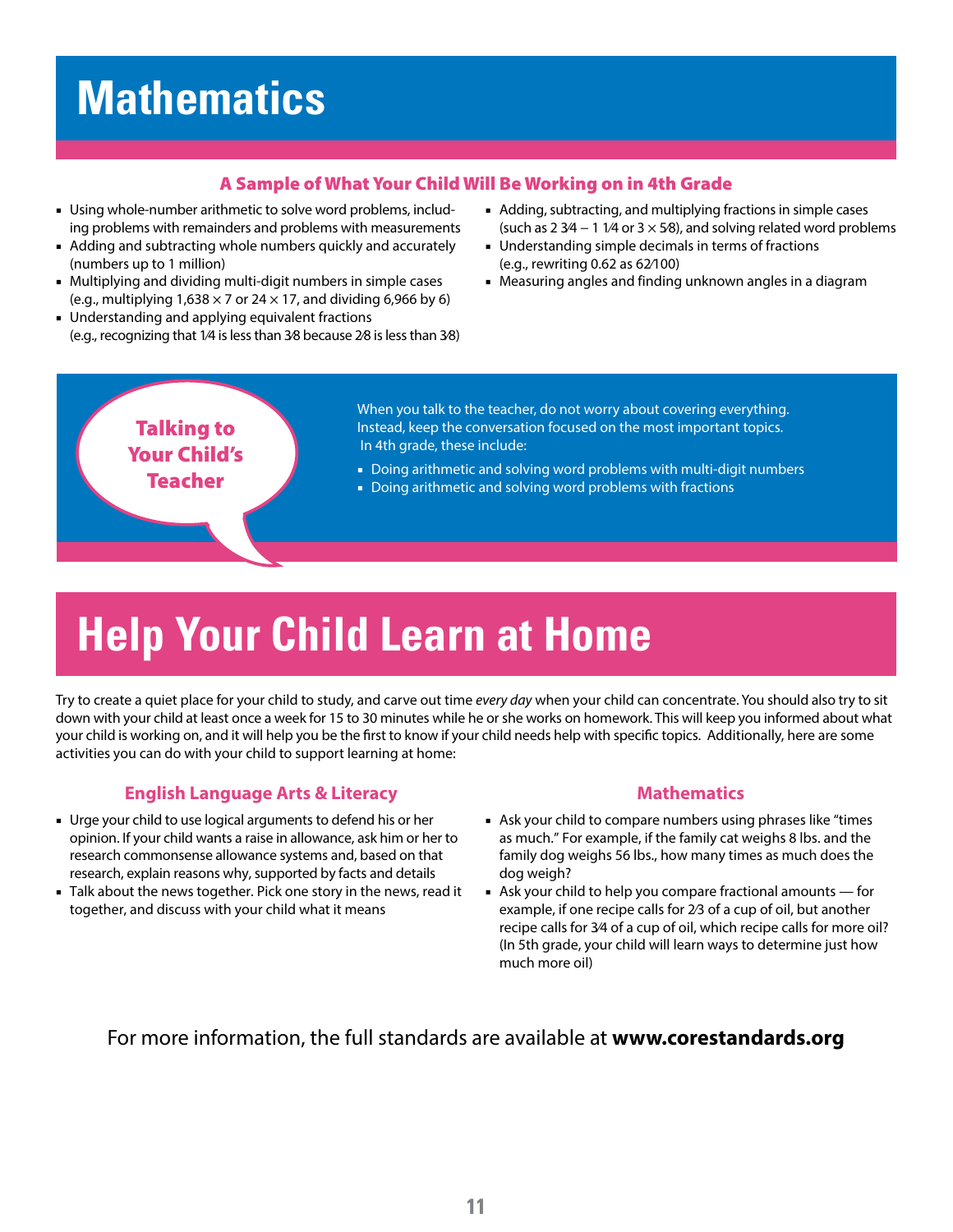This guide provides an overview of what your child will learn by the end of 5th grade in mathematics and English language arts/literacy. If your child is meeting the expectations outlined in these standards, he or she will be well prepared for 6th grade.

### **5TH GRADE**

### **Why Are Academic Standards Important?**

Academic standards are important because they help ensure that all students, no matter where they live, are prepared for success in college and the workforce. Standards provide an important first step — a clear roadmap for learning for teachers, parents, and students. Having clearly defined goals helps families and teachers work together to ensure that students succeed. They also will help your child develop critical thinking skills that will prepare him or her for college and career.

## **English Language Arts & Literacy**

### A Sample of What Your Child Will Be Working on in 5th Grade

- Summarizing the key details of stories, dramas, poems, and nonfiction materials, including their themes or main ideas
- Identifying and judging evidence that supports particular ideas in an author's argument to change a reader's point of view
- Integrating information from several print and digital sources to answer questions and solve problems
- Writing opinions that offer reasoned arguments and provide facts and examples that are logically grouped to support the writer's point of view
- Writing stories, real or imaginary, that unfold naturally and developing the plot with dialogue, description, and effective pacing of the action
- Coming to classroom discussions prepared, then engaging fully and thoughtfully with others (e.g., contributing accurate, relevant information; elaborating on the remarks of others; synthesizing ideas)
- Reporting on a topic or presenting an opinion with his or her own words, a logical sequence of ideas, sufficient facts and details, and formal English when appropriate
- Expanding, combining, and reducing sentences to improve meaning, interest, and style of writing
- Building knowledge of academic words with an emphasis on those that signal a contrast in ideas or logical relationships, such as *on the other hand*, *similarly*, and *therefore*
- Producing writing on the computer

### Talking to Your Child's **Teacher**

When you talk to the teacher, do not worry about covering everything. Instead, keep the conversation focused on the most important topics. In 5th grade, these include:

- Reading closely and drawing evidence from grade-level fiction and nonfiction materials, including the ability to quote accurately from them when answering questions
- Adjusting communications to accomplish a particular purpose (e.g., providing more background information for audiences who do not know the topic well)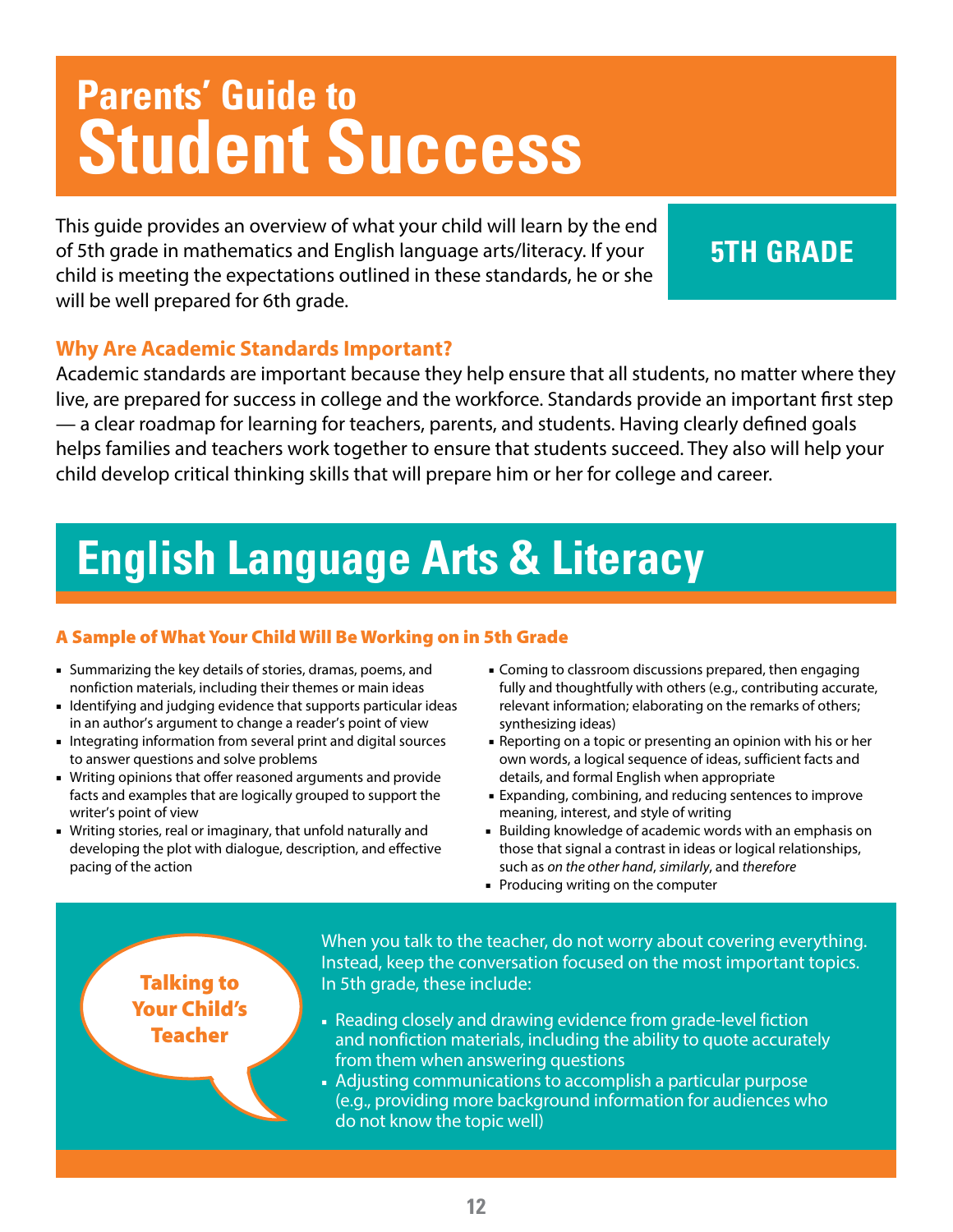#### A Sample of What Your Child Will Be Working on in 5th Grade

- Adding and subtracting fractions with unlike denominators (e.g., 21⁄4 – 11⁄3), and solving word problems of this kind
- Multiplying fractions; dividing fractions in simple cases; and solving related word problems (e.g., finding the area of a rectangle with fractional side lengths; determining how many 1⁄3-cup servings are in 2 cups of raisins; determining the size of a share if 9 people share a 50-pound sack of rice equally or if 3 people share 1⁄2 pound of chocolate equally)
- Generalizing the place-value system to include decimals, and calculating with decimals to the hundredths place (two places after the decimal)
- Multiplying whole numbers quickly and accurately, for example  $1,638 \times 753$ , and dividing whole numbers in simple cases, such as dividing 6,971 by 63
- Understanding the concept of volume, and solving word problems that involve volume
- Graphing points in the coordinate plane (two dimensions) to solve problems
- Analyzing mathematical patterns and relationships



# **Help Your Child Learn at Home**

Try to create a quiet place for your child to study, and carve out time *every day* when your child can concentrate. You should also try to sit down with your child at least once a week for 15 to 30 minutes while he or she works on homework. This will keep you informed about what your child is working on, and it will help you be the first to know if your child needs help with specific topics. Additionally, here are some activities you can do with your child to support learning at home:

#### **English Language Arts & Literacy**

- Invite your child to read his or her writing out loud to other family members. Ask questions about your child's word choices and ideas
- Go to a play or musical with your child. Discuss the way the actors bring the words to life
- Discuss your family stories and history. Encourage your child to ask relatives questions about their lives. Put the information together in an album or brainstorm different ways to tell family tales, such as poems or short stories

#### **Mathematics**

Look for "word problems" in real life. Some 5th grade examples might include:

- Doing arithmetic with decimals, for example when balancing a checkbook
- $\blacksquare$  Multiplying with fractions for example, if you used about 2/3 of a 3⁄4-cup measure of vegetable stock, then how much stock did you use? About how much is left?
- Using the length, width, and depth of a garden plot to determine how many bags of garden soil to buy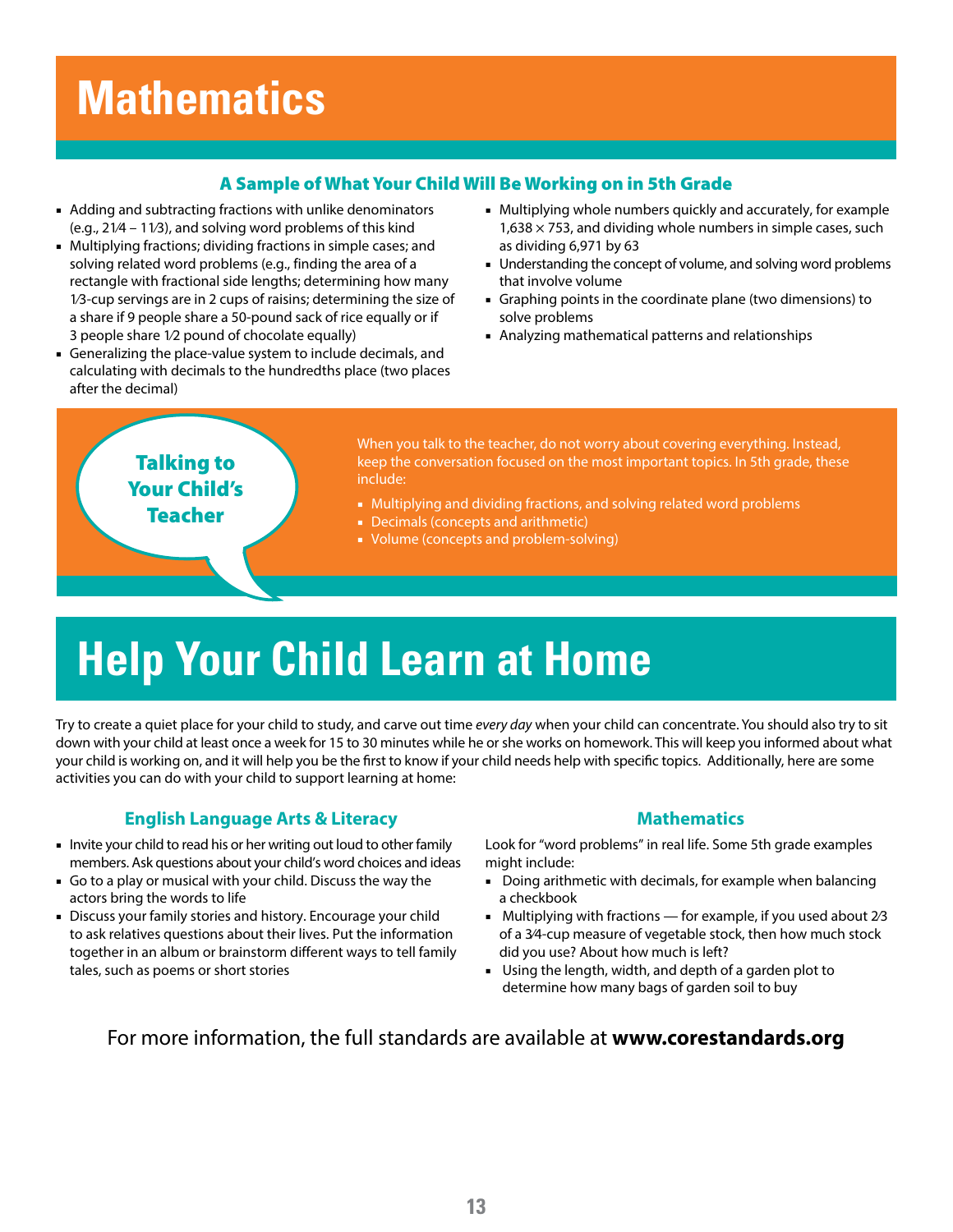This guide provides an overview of what your child will learn by the end of 6th grade in mathematics and English language arts/literacy. If your child is meeting the expectations outlined in these standards, he or she will be well prepared for 7th grade.

### **6TH GRADE**

### **Why Are Academic Standards Important?**

Academic standards are important because they help ensure that all students, no matter where they live, are prepared for success in college and the workforce. Standards provide an important first step — a clear roadmap for learning for teachers, parents, and students. Having clearly defined goals helps families and teachers work together to ensure that students succeed. They also will help your child develop critical thinking skills that will prepare him or her for college and career.

## **English Language Arts & Literacy**

### A Sample of What Your Child Will Be Working on in 6th Grade

- Gaining knowledge from materials that make extensive use of elaborate diagrams and data to convey information and illustrate concepts
- Evaluating the argument and specific claims in written materials or a speech, and distinguishing claims that are supported by reasons and evidence from claims that are not
- Presenting claims and findings to others orally, sequencing ideas logically, and accentuating main ideas or themes
- Writing brief reports that examine a topic, have a clear focus, and include relevant facts, details, and quotations
- Conducting short research projects to answer a question, drawing on several sources and sharpening the focus based on the research findings
- Reviewing and paraphrasing key ideas and multiple perspectives of a speaker
- Determining the correct meaning of a word based on the context in which it is used (e.g., the rest of the sentence or paragraph; a word's position or function in a sentence)

### Talking to Your Child's Teacher

When you talk to the teacher, do not worry about covering everything. Instead, keep the conversation focused on the most important topics. In 6th grade, these include:

- Reading closely and citing evidence from grade-level fiction and nonfiction to support an analysis of what the materials say
- Developing a rich vocabulary of complex and sophisticated words and using them to speak and write more precisely and coherently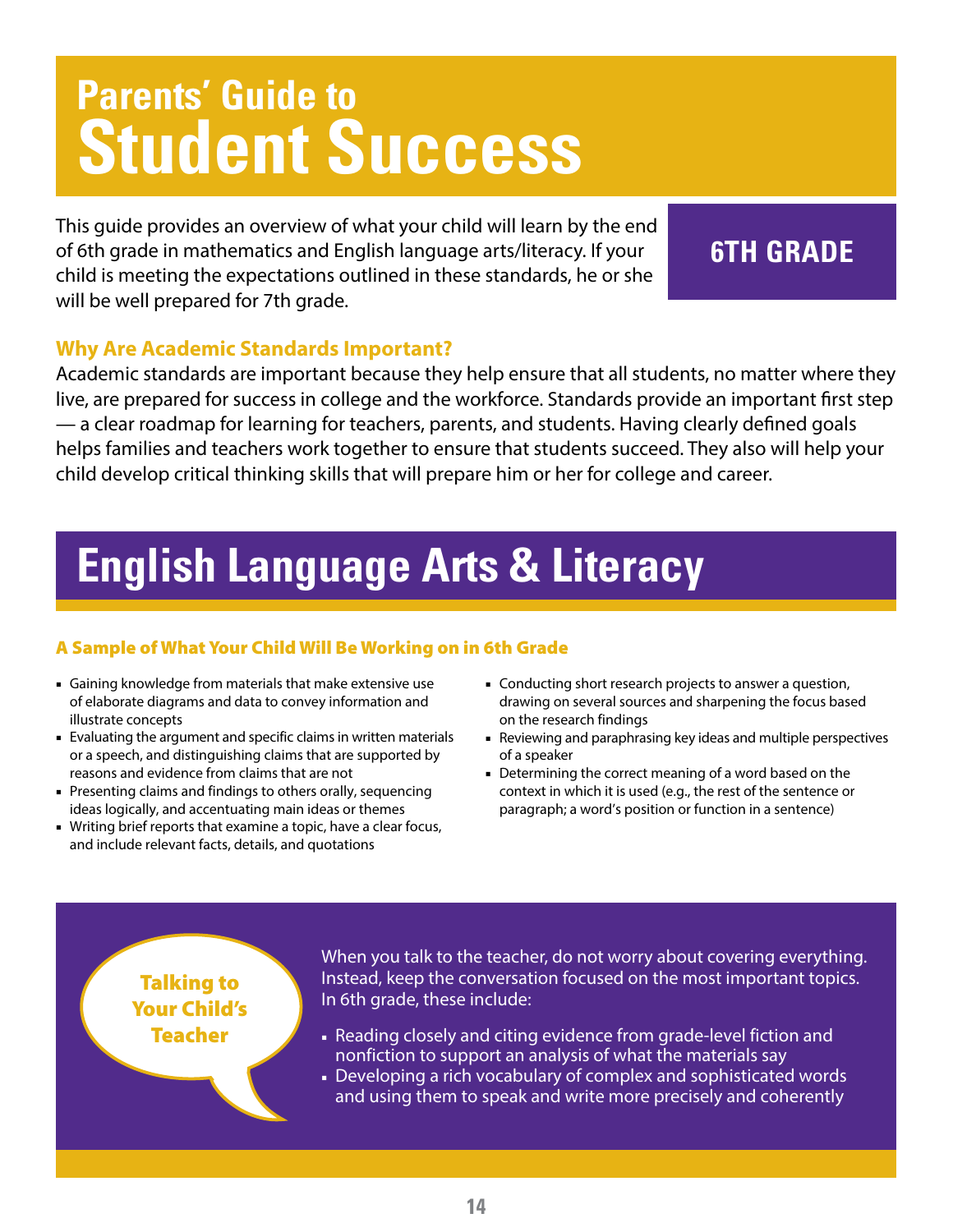#### A Sample of What Your Child Will Be Working on in 6th Grade

- Understanding ratios and rates, and solving problems involving proportional relationships (e.g., if it took 7 hours to mow 4 lawns, then at that rate, how many lawns could be mowed in 35 hours?)
- Dividing fractions and solving related word problems (e.g., how wide is a rectangular strip of land with length 3⁄4 mile and area 1⁄2 square mile?)
- Using positive and negative numbers together to describe quantities; understanding the ordering and absolute values of positive and negative numbers
- Working with variables and expressions by generalizing the way numbers work (e.g., when adding numbers, the order doesn't matter, so  $x + y = y + x$ ; likewise, properties of addition and multiplication can be used to rewrite 24*x* + 18*y* as 6(4*x* + 3*y*), or *y* + *y* + *y* as 3*y*)
- Writing equations to solve word problems and describe relationships between quantities (e.g., the distance *D* traveled by a train in time *T* might be expressed by an equation  $D = 85T$ , where *D* is in miles and *T* is in hours)
- Reasoning about relationships between shapes to determine area, surface area, and volume



# **Help Your Child Learn at Home**

Try to create a quiet place for your child to study, and carve out time *every day* when your child can concentrate. You should also try to sit down with your child at least once a week for 15 to 30 minutes while he or she works on homework. This will keep you informed about what your child is working on, and it will help you be the first to know if your child needs help with specific topics. Additionally, here are some activities you can do with your child to support learning at home:

#### **English Language Arts & Literacy**

- Listen with your child to a television reporter, politician, or other speaker. Ask your child to tell you the speaker's main points. Was the speaker trying to convince the audience of something? How?
- Encourage your child to learn at the library or on the Internet what life in your community was like 100 years ago. Have your child write a story, poem, or play about that time

#### **Mathematics**

Look for "word problems" in real life. Some 6th grade examples might include:

- Determining the average speed of a family trip, based on the distance traveled and the time taken; or estimating the time that a trip will take, given the distance and an estimate of the average speed
- Finding the surface area of the walls and ceiling in a room to determine the cost of painting the room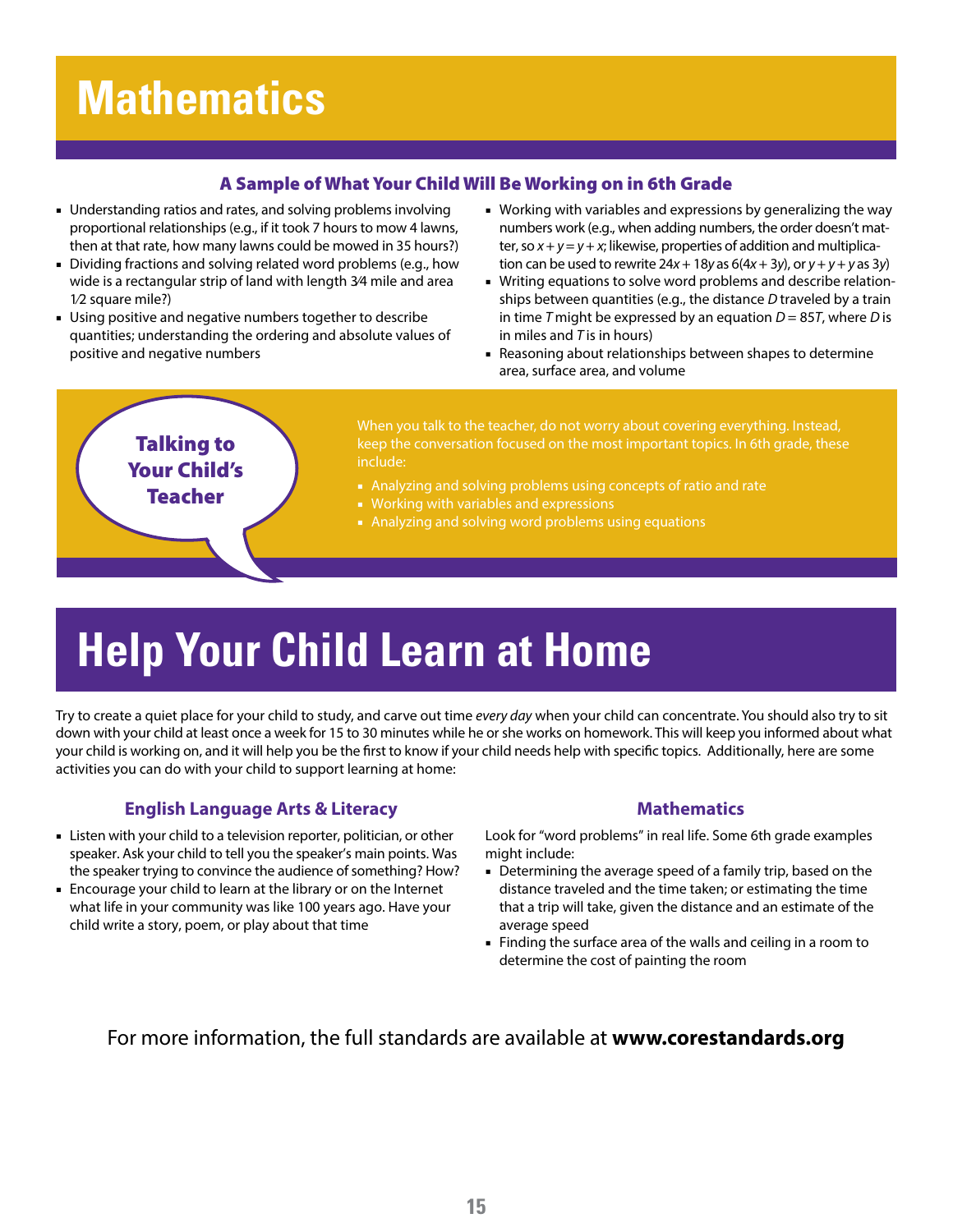This guide provides an overview of what your child will learn by the end of 7th grade in mathematics and English language arts/literacy. If your child is meeting the expectations outlined in these standards, he or she will be well prepared for 8th grade.

### **7TH GRADE**

### **Why Are Academic Standards Important?**

Academic standards are important because they help ensure that all students, no matter where they live, are prepared for success in college and the workforce.

Standards provide an important first step — a clear roadmap for learning for teachers, parents, and students. Having clearly defined goals helps families and teachers work together to ensure that students succeed. They also will help your child develop critical thinking skills that will prepare him or her for college and career.

# **English Language Arts & Literacy**

### A Sample of What Your Child Will Be Working on in 7th Grade

- Citing several sources of specific evidence from a piece when offering an oral or written analysis of a book, essay, article, or play
- Organizing and focusing his or her own writing, including supporting statements and conclusions with evidence and showing that the evidence is accurate and reliable
- Conducting research in response to a specific question by drawing on evidence from several credible literary or informational sources to support an analysis or reflection
- Avoiding plagiarism and following a standard format for citations (e.g., footnotes, bibliography)
- Evaluating a speaker's key points and reasoning, asking questions, and stating his or her own well-supported ideas in discussions
- Presenting claims and findings to others emphasizing main points, making eye contact, speaking loudly enough, pronouncing words clearly, and using formal English when the situation calls for it
- Using common, grade-appropriate Greek or Latin affixes and roots as clues to defining the meaning of a word (e.g., *semi-, semiannual, semicircle*)

Talking to Your Child's Teacher

When you talk to the teacher, do not worry about covering everything. Instead, keep the conversation focused on the most important topics. In 7th grade, these include:

- Reading closely and citing several sources of evidence from gradelevel fiction and nonfiction works to support an analysis of what the material says
- Developing a rich vocabulary of complex and sophisticated words and using them to speak and write more precisely and coherently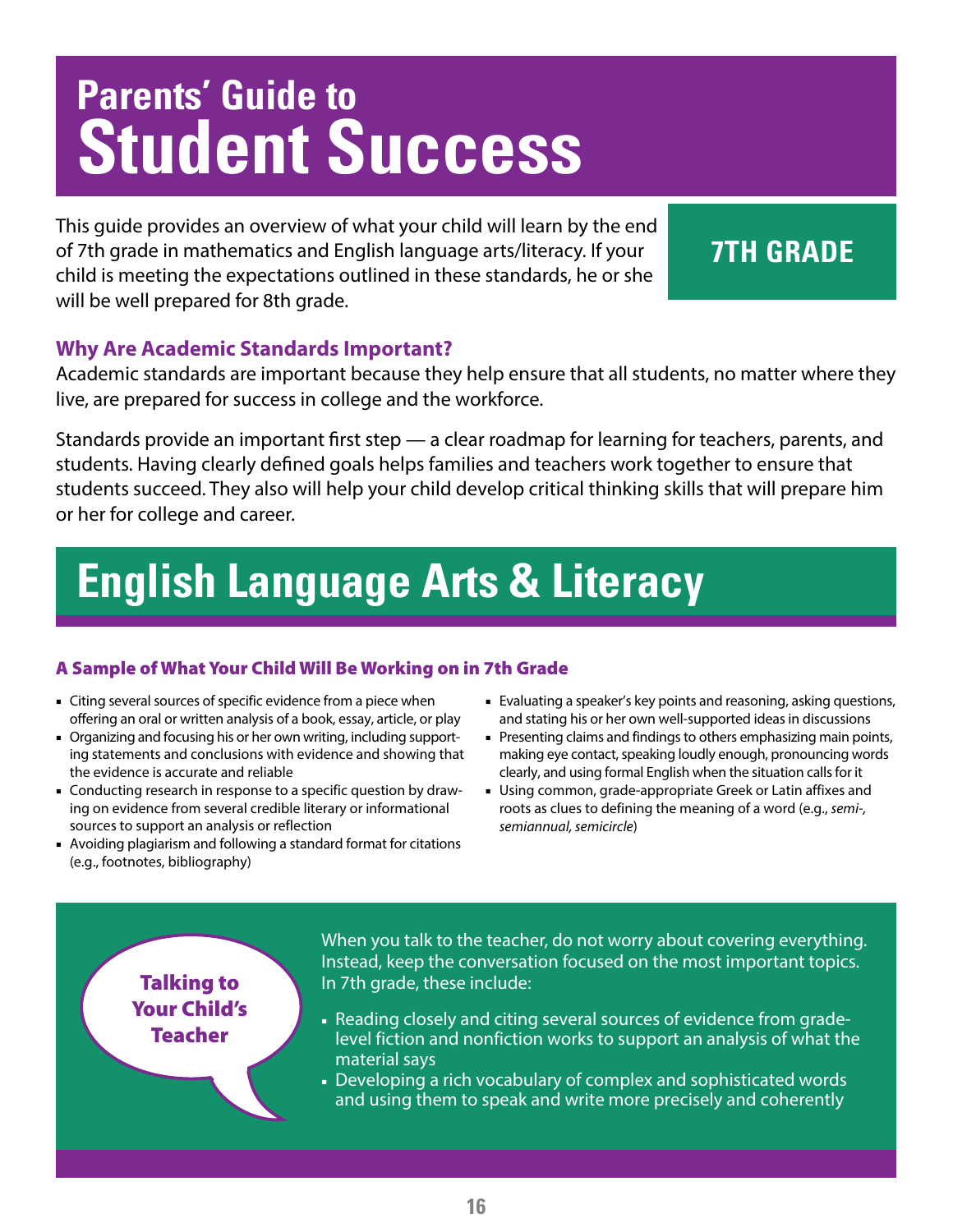#### A Sample of What Your Child Will Be Working on in 7th Grade

- Analyzing proportional relationships (e.g., by graphing in the coordinate plane), and distinguishing proportional relationships from other kinds of mathematical relationships (e.g., buying 10 times as many items will cost you 10 times as much, but taking 10 times as many aspirin will not lower your fever 10 times as much)
- Solving percent problems (e.g., tax, tips, and markups and markdowns)
- Solving word problems that have a combination of whole numbers, fractions, and decimals (e.g., a woman making \$25

per hour receives a 10% raise; she will make an additional  $1/10$ of his or her salary an hour, or \$2.50, for a new salary of \$27.50)

- Solving equations such as  $\frac{1}{2}$  (*x* 3) =  $\frac{3}{4}$  quickly and accurately, and writing equations of this kind to solve word problems
- Solving problems involving scale drawings
- Using statistics to draw inferences and make comparisons (e.g., deciding which candidate is likely to win an election based on a survey)



# **Help Your Child Learn at Home**

Try to create a quiet place for your child to study, and carve out time *every day* when your child can concentrate. You should also try to sit down with your child at least once a week for 15 to 30 minutes while he or she works on homework. This will keep you informed about what your child is working on, and it will help you be the first to know if your child needs help with specific topics. Additionally, here are some activities you can do with your child to support learning at home:

#### **English Language Arts & Literacy**

- Visit a local art museum together. Take time to closely observe the details of the paintings or other art objects and talk about what you see there
- Ask your child who his or her favorite authors are. Why does your child like their books? What ideas does the author write about? Who are his or her favorite characters? Why? To find recommendations of books for your child to read, visit www.corestandards.org/assets/Appendix\_B.pdf

#### **Mathematics**

Look for "word problems" in real life. Some 7th grade examples might include:

- Figuring the amount of a 15% tip or determining what percentage of weekly income goes to pay taxes
- For a long-term project, help your child choose a stock and follow its value on the stock market using the newspaper or the Internet. Have your child calculate the stock's percent increase or decrease each month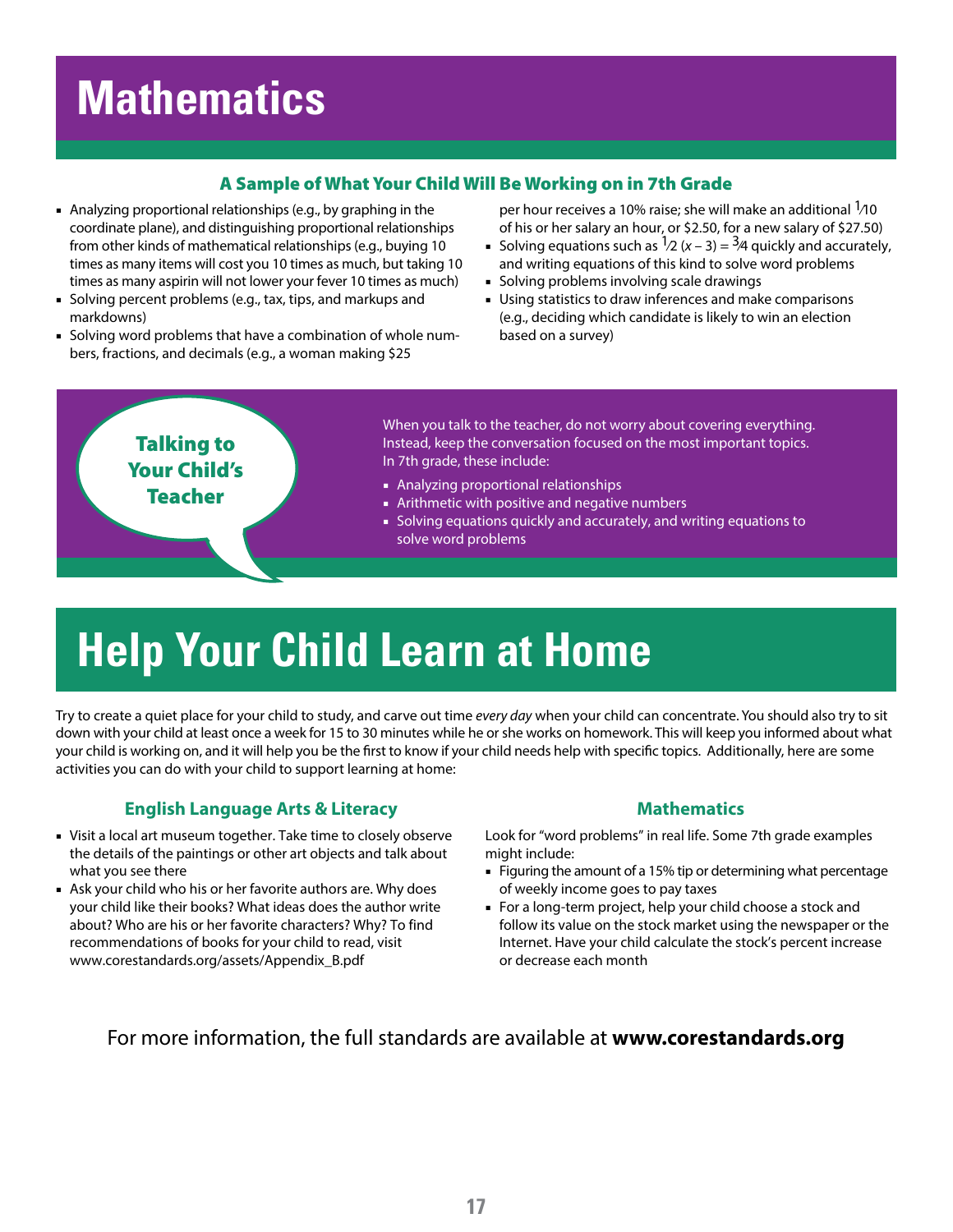This guide provides an overview of what your child will learn by the end of 8th grade in mathematics and English language arts/literacy. If your child is meeting the expectations outlined in these standards, he or she will be well prepared for high school.

### **8TH GRADE**

### **Why Are Academic Standards Important?**

Academic standards are important because they help ensure that all students, no matter where they live, are prepared for success in college and the workforce. Standards provide an important first step — a clear roadmap for learning for teachers, parents, and students. Having clearly defined goals helps families and teachers work together to ensure that students succeed. They also will help your child develop critical thinking skills that will prepare him or her for college and career.

## **English Language Arts & Literacy**

#### A Sample of What Your Child Will Be Working on in 8th Grade

- Citing the evidence that most strongly supports an analysis of what is explicitly stated and/or implied from a book, article, poem, or play
- Analyzing where materials on the same topic disagree on matters of fact, interpretation, or point of view
- Building writing around strong central ideas or points of view; supporting the ideas with sound reasoning and evidence, precise word choices, smooth transitions, and different sentence structures
- Planning and conducting research projects that include several steps and use many credible and documented print and digital sources
- Analyzing the purpose of information presented in diverse media (e.g., print, TV, web) and evaluating its social, political, or commercial motives
- Presenting findings and claims to others, emphasizing key points with relevant evidence and sound reasoning, adapting speech to the audience and the formality of the setting, and responding to questions and comments with relevant observations and ideas
- Using strong, active verbs to create a clear picture for the reader (e.g., *walk, skip, meander, lurch, limp*)
- Interpreting figures of speech (e.g., irony, puns) and developing a large vocabulary of general academic words and phrases

### Talking to Your Child's Teacher

When you talk to the teacher, do not worry about covering everything. Instead, keep the conversation focused on the most important topics. In 8th grade, these include:

- Reading closely and drawing evidence from grade-level fiction and nonfiction works that most strongly supports an analysis of the material
- Developing a rich vocabulary of complex and sophisticated words and using them to speak and write more precisely and coherently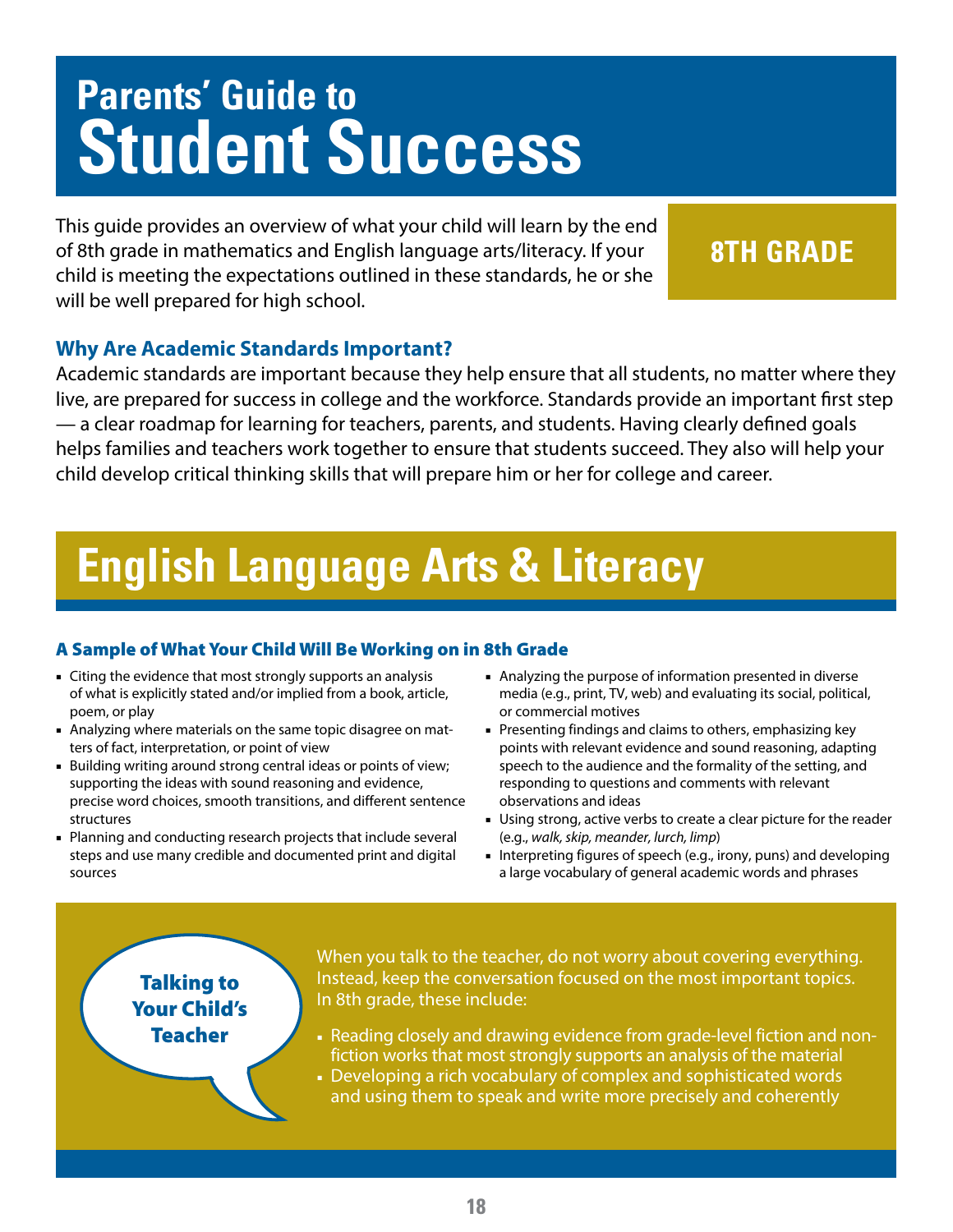#### A Sample of What Your Child Will Be Working on in 8th Grade

- Understanding slope, and relating linear equations in two variables to lines in the coordinate plane
- Solving linear equations (e.g.,  $-x + 5(x + \frac{1}{3}) = 2x 8$ ); solving pairs of linear equations (e.g.,

 $x + 6y = -1$  and  $2x - 2y = 12$ ; and writing equations to solve related word problems

- Understanding functions as rules that assign a unique output number to each input number; using linear functions to model relationships
- Analyzing statistical relationships by using a best-fit line (a straight line that models an association between two quantities)
- Working with positive and negative exponents, square root and cube root symbols, and scientific notation (e.g., evaluating Ö36  $+$  64; estimating world population as 7 x 10<sup>9</sup>)
- Understanding congruence and similarity using physical models, transparencies, or geometry software (e.g., given two congruent figures, show how to obtain one from the other by a sequence of rotations, translations, and/or reflections)



# **Help Your Child Learn at Home**

Try to create a quiet place for your child to study, and carve out time *every day* when your child can concentrate. You should also try to sit down with your child at least once a week for 15 to 30 minutes while he or she works on homework. This will keep you informed about what your child is working on, and it will help you be the first to know if your child needs help with specific topics. Additionally, here are some activities you can do with your child to support learning at home:

#### **English Language Arts & Literacy**

- Make time in everyone's busy schedule for family discussions about things going on around the world. Weekends can be a chance for everyone to catch up
- Visit the campus of a local college with your teen. Begin talking about college early. What does he or she expect from college? What high school courses will your child need to pass to prepare for college?

#### **Mathematics**

Ask your child to share with you any work he or she is doing in math class that strikes him or her as interesting. Some possibilities might include:

- Solving interesting problems involving cylinders and spheres, such as figuring out how much water fits inside a garden hose, or how many earths would fit inside the sun
- Analyzing data with a scatterplot, for example to decide whether exercise and obesity are related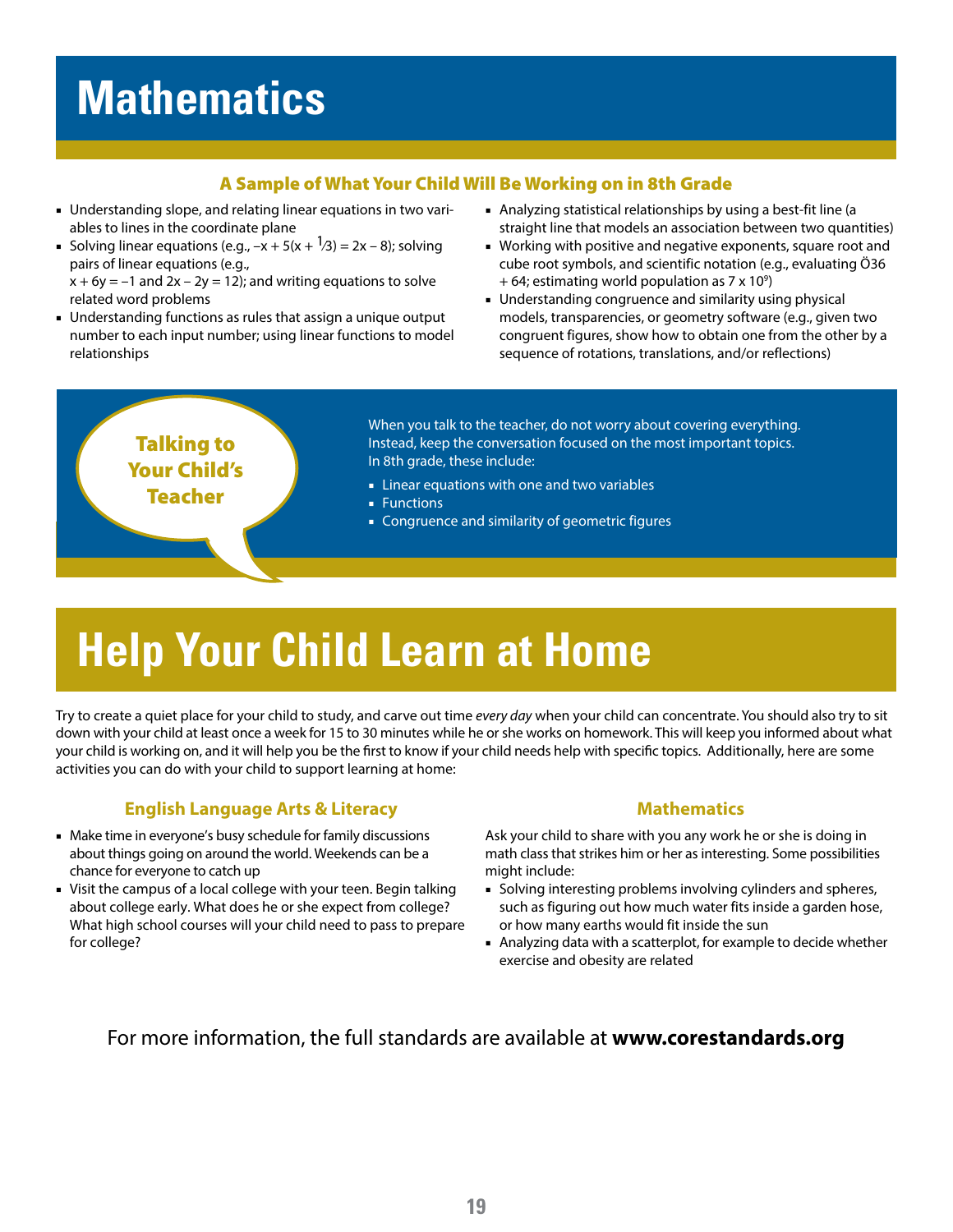This guide provides an overview of what your child will learn during high school in English language arts. This guide is based on the new Common Core State Standards, which have been adopted by more than 45 states. If your child is meeting the expectations outlined in these standards, he or she will be well prepared for success after graduation.

### **HIGH SCHOOL ENGLISH**

### **Why Are Academic Standards Important?**

Academic standards are important because they help ensure that all students, no matter where they live, are prepared for success in college and the workforce. Standards provide an important first step — a clear roadmap for learning for teachers, parents, and students. Having clearly defined goals helps families and teachers work together to ensure that students succeed. They also will help your child develop critical thinking skills that will prepare him or her for college and career.

## **English Language Arts & Literacy**

To become ready for college and career, high school students learn to evaluate intricate arguments and surmount the challenges posed by complex written materials independently and confidently. Through wide and deep reading of literature and literary nonfiction of steadily increasing sophistication, students expand their literary and cultural knowledge and better understand references and images. They also develop the flexibility, concentration, and fluency to produce high-quality, first drafts of writing under

tight deadlines. And they are able to revisit and make improvements to a piece of writing over multiple drafts if needed. They master the essential "rules" of standard written and spoken English and resolve usage issues by consulting style and usage guides. By writing and participating in a variety of conversations, they assert and defend claims and show what they know about a subject using appropriate examples and evidence.

### **An Overview of the Work Your Child Will Be Doing in High School to Become Ready for College and Career**

#### **Reading**

- Understanding more from and making fuller use of written materials, including using a wider range of evidence to support an analysis
- Making more connections about how complex ideas interact and develop within a book, essay, or article
- Evaluating arguments and specific claims, assessing whether the reasoning is valid and the evidence is sufficient, and as appropriate, detecting inconsistencies and ambiguities
- Analyzing the meaning of foundational U.S. documents (the Declaration of Independence, the Preamble to the Constitution, the Bill of Rights)

#### **Writing**

- Making an argument that is logical, well-reasoned, and supported by evidence
- Writing a literary analysis, report, or summary that develops a central idea and a coherent focus and is well supported with relevant examples, facts, and details
- Conducting several research projects that address different aspects of the same topic, using more complex books, articles, and other sources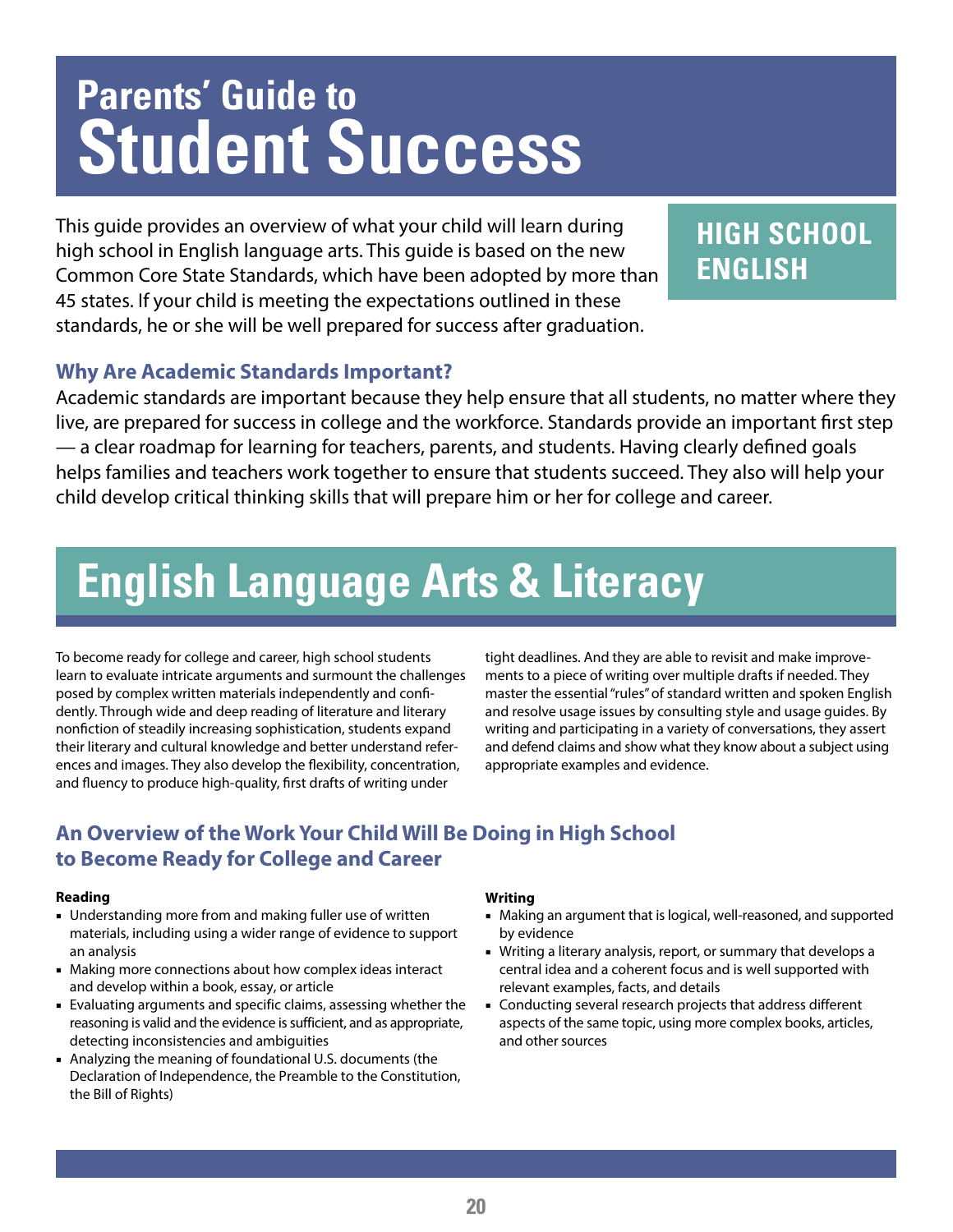#### **Speaking and Listening**

- Responding thoughtfully to diverse perspectives; synthesizing comments, claims, and evidence made on all sides of an issue; and resolving contradictions when possible
- Sharing research, findings, and evidence clearly and concisely
- Making strategic use of digital media (e.g., animations, video, websites, podcasts) to enhance understanding of findings and to add interest

Talking to Your Child's Teacher

#### **Language**

- Determining or clarifying the meaning of words and phrases, choosing flexibly from multiple strategies, such as using context, Greek and Latin roots (e.g., *bene* as in *benefactor* or *benevolent*), patterns of words (conceive, conception, conceivable), and consulting specialized reference materials.
- Interpreting figures of speech (e.g., hyperbole, paradox) in context and analyzing their role in the written materials

When you talk to the teacher, don't worry about covering everything. Instead, keep the conversation focused on the most important topics. In high school, these include:

- Becoming skilled at gathering information, evaluating sources, and citing material accurately
- Asserting and defending claims, conveying what he or she understands about what he or she has read and researched
- Speaking clearly and appropriately, listening attentively when discussing findings and evidence, and building on others' good ideas while expressing his or her own ideas persuasively

#### Parent Tips: Planning for College and Career

At the beginning of high school, sit down with your child's teachers, counselor or other advisor to discuss what it will take for your child to graduate, your child's goals, and his/her plans after high school. Create a plan together to help your child reach these goals. This plan should include:

- An appropriate course sequence to meet your child's goals
- The most appropriate extracurricular activities for your child
- Your plan to help your child prepare for college or career. For example, if your child is interested in a particular field, look to see if internships exist to build his/her work experience in that subject area
- Finding ways to pay for college or advanced training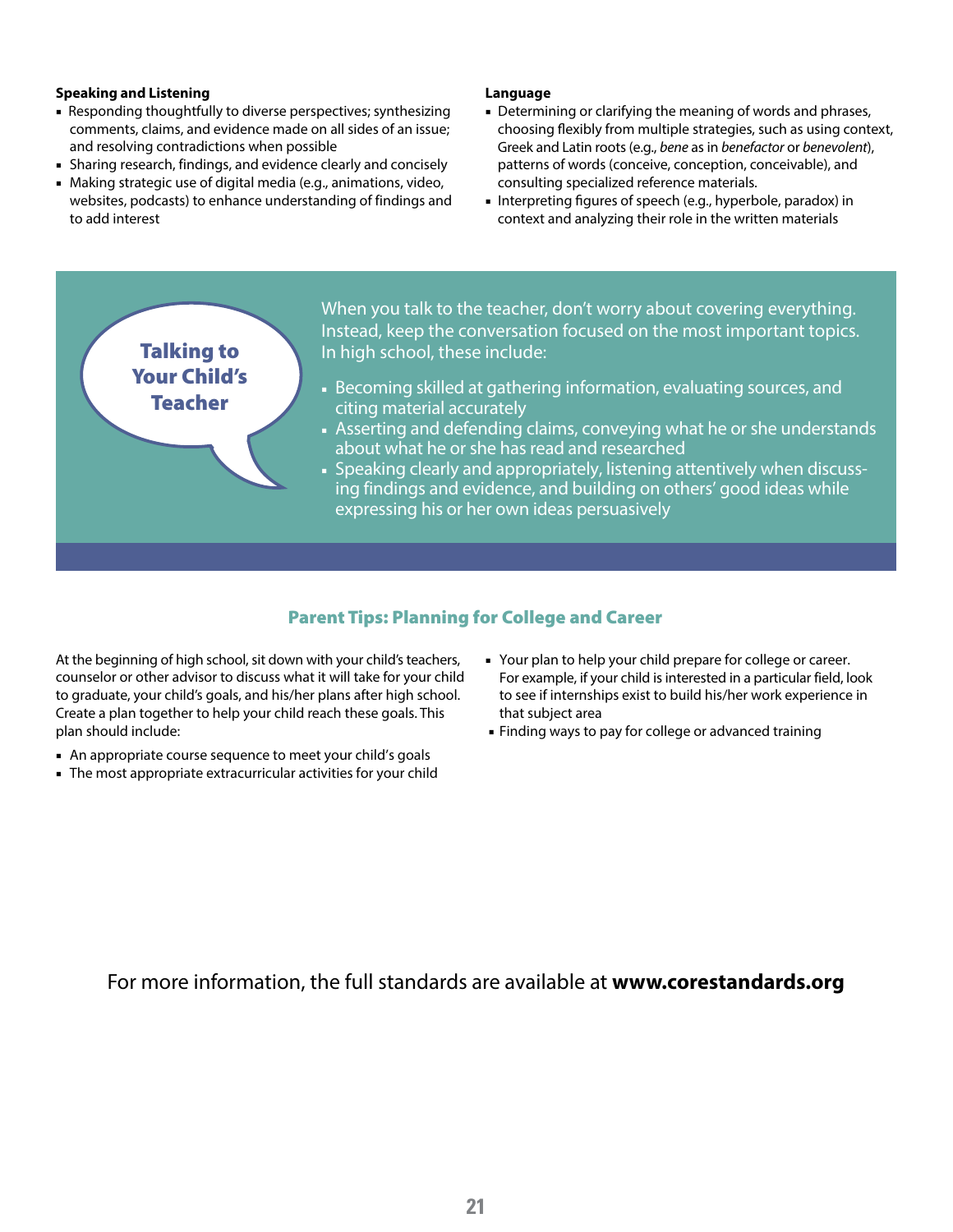This guide provides an overview of what your child will learn during high school in mathematics. This guide is based on the new Common Core State Standards, which have been adopted by more than 45 states. If your child is meeting the expectations outlined in these standards, he or she will be well prepared for success after graduation.

### **HIGH SCHOOL MATH**

### **Why Are Academic Standards Important?**

Academic standards are important because they help ensure that all students, no matter where they live, are prepared for success in college and the workforce. Standards provide an important first step — a clear roadmap for learning for teachers, parents, and students. Having clearly defined goals helps families and teachers work together to ensure that students succeed. They also will help your child develop critical thinking skills that will prepare him or her for college and career.

### **Mathematics**

Numerical skill and quantitative reasoning remain crucial even as students move forward with algebra. Algebra, functions, and geometry are important not only as mathematical subjects in themselves but also because they are the language of technical subjects and the sciences. And in a data-rich world, statistics and probability offer powerful ways of drawing conclusions from data and dealing with uncertainty. The high school standards also emphasize using mathematics creatively to analyze real-world situations — an activity sometimes called "mathematical modeling."

The high school standards are organized into six major content areas: Number and Quantity; Algebra; Functions; Modeling; Geometry; and Statistics and Probability.

### **An Overview of the Work Your Child Will Be Doing in High School to Become Ready for College and Career**

#### **Number and Quantity**

- Working with rational and irrational numbers, including working with rational exponents (e.g., rewriting (53) $^{1/2}$  as 5 $\sqrt{5}$ )
- Solving problems with a wide range of units and solving problems by thinking about units (e.g., "The Trans Alaska Pipeline System is 800 miles long and cost \$8 billion to build. Divide one of these numbers by the other. What is the meaning of the answer?"; "Greenland has a population of 56,700 and a land area of 2,175,600 square kilometers. By what factor is the population density of the United States, 80 persons per square mile, larger than the population density of Greenland?")

#### **Algebra**

- Solving real-world and mathematical problems by writing and solving nonlinear equations, such as quadratic equations  $(ax^2 +$  $bx + c = 0$
- Interpreting algebraic expressions and transforming them purposefully to solve problems (e.g., in solving a problem about a loan with interest rate *r* and principal *P*, seeing the expression *P*(1+*r*) n as a product of *P* with a factor not depending on *P*)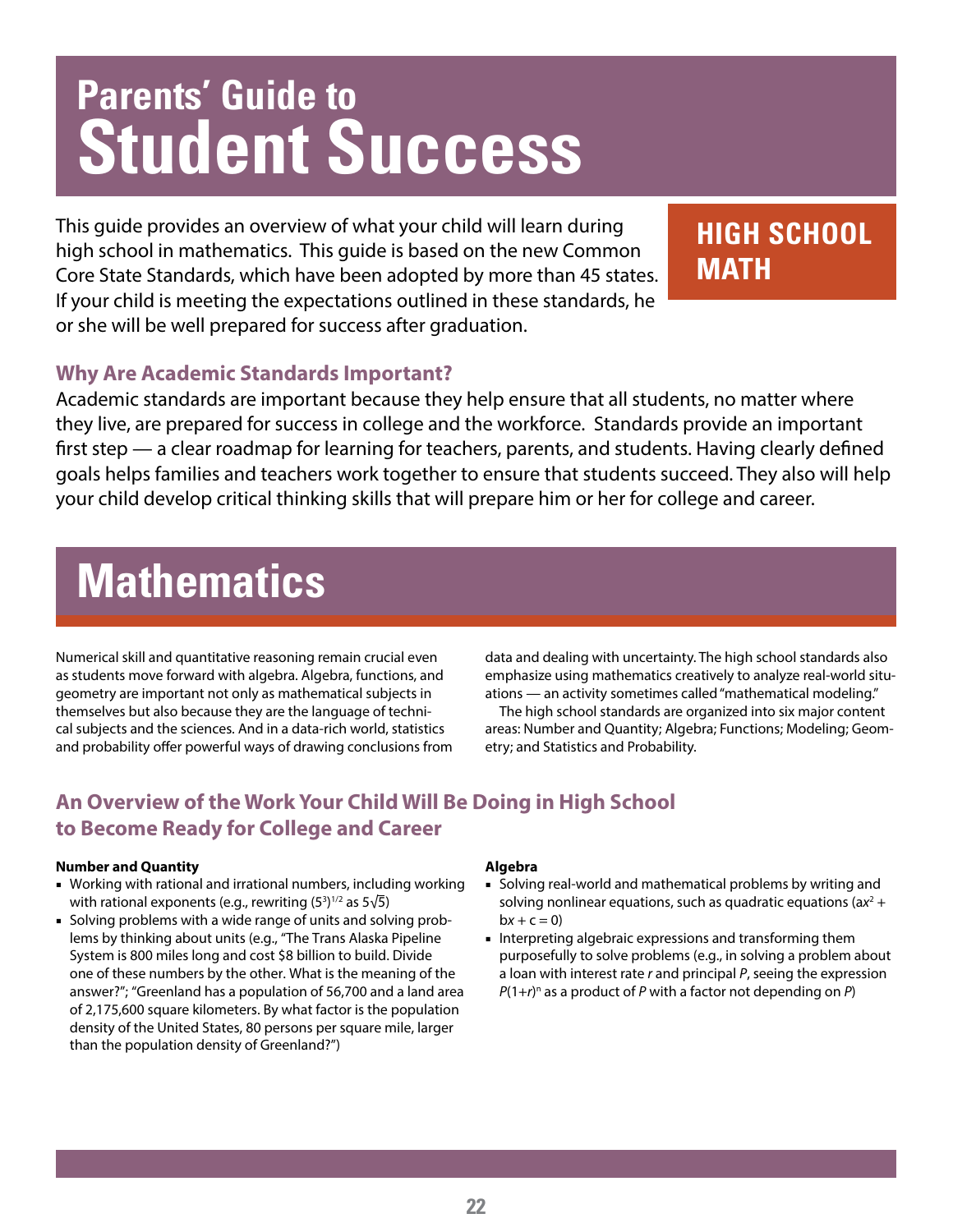#### **Functions**

- Analyzing functions algebraically and graphically, and working with functions presented in different forms (e.g., given a graph of one quadratic function and an algebraic expression for another, say which has the larger maximum)
- Working with function families and understanding their behavior (such as linear, quadratic, and exponential functions)

#### **Modeling**

■ Analyzing real-world situations using mathematics to understand the situation better and optimize, troubleshoot, or make an informed decision (e.g., estimating water and food needs in a disaster area, or using volume formulas and graphs to find an optimal size for an industrial package)

#### **Geometry**

- Proving theorems about triangles and other figures (e.g., that the angles in a triangle add to 180°)
- Using coordinates and equations to describe geometric properties algebraically (e.g., writing the equation for a circle in the plane with specified center and radius)

#### **Statistics and Probability**

- Making inferences and justifying conclusions from sample surveys, experiments, and observational studies
- Working with probability and using ideas from probability in everyday situations (e.g., comparing the chance that a person who smokes will develop lung cancer to the chance that a person who develops lung cancer smokes)



#### Parent Tips: Planning for College and Career

At the beginning of high school, sit down with your child's teachers, counselor or other advisor to discuss what it will take for your child to graduate, your child's goals, and his/her plans after high school. Create a plan together to help your child reach these goals. This plan should include:

- An appropriate course sequence to meet your child's goals
- The most appropriate extracurricular activities for your child
- Your plan to help your child prepare for college or career. For example, if your child is interested in a particular field, look to see if internships exist to build his/her work experience in that subject area